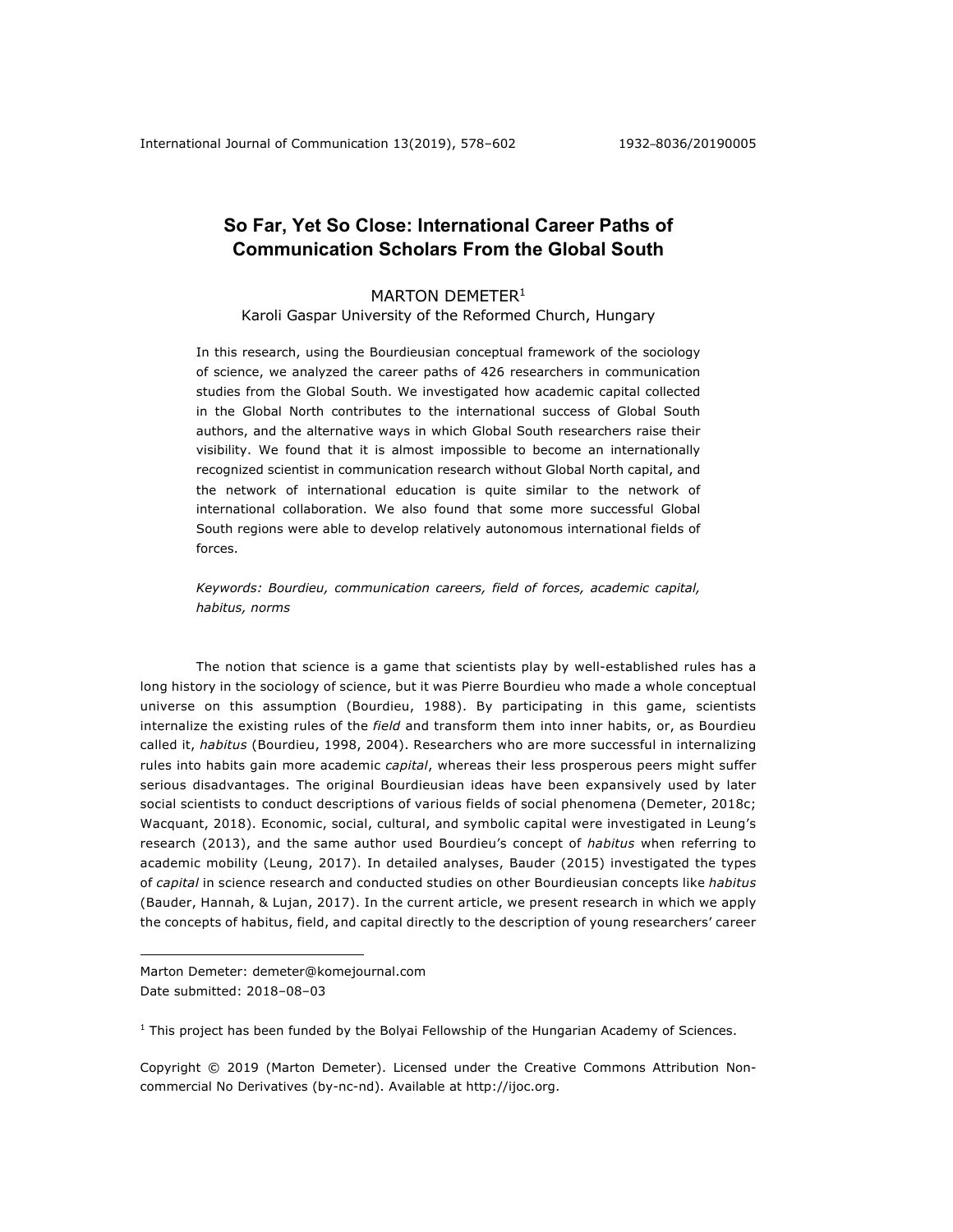paths in communication studies, and we show that Bourdieusian ideas could explain the career trajectories of emerging scholars from the Global South (GS). Throughout our analysis, we use the concepts of GS and Global North (GN) in accordance with previous research of Edmund Lauf (2005) and Marton Demeter (2018a), in which the aforementioned authors investigated academic inequalities in the field of communication and media studies. Based on the standards of development dependency theories, both researchers count North America, Australia, Western Europe, and developed Asia (Japan, Korea, Taiwan, Hong Kong, and Singapore) as parts of the Global North, and developing Asia, Latin America, Africa, the Middle East, and Eastern Europe constitute the Global South.

Our first concept to study is the *field*, which could be separated to the *field of forces*, which conserves, and the *field of struggle*, which transforms the existing system (Bourdieu, 2004). Bourdieu conducted heroic efforts to emphasize the role that the field of forces plays in academic life, and his later followers dedicated an enormous amount of research to this topic (Bauder, 2015; Bauder et al., 2017; Grenfell, 2008; Leung, 2013; Recke, 2011; Thatcher, Ingram, Burke, & Abrahams, 2016; Wacquant, 2018; Wiedemann & Meyen, 2016). According to the original Bourdieusian idea, the field is "the space of the relations of force between the different kinds of capital or, more precisely, between the agents who possess a sufficient amount of one of the different kinds of capital to be in a position to dominate the corresponding field" (Bourdieu, 1988, p. 34). The field of forces (the original *le champ* is sometimes translated as field of power, or simply force field) has the well-established institutions, which entails the ruling academic language and rhetoric (Liu et al., 2018; Oshima & Hogue, 1999), high-valued affiliations like world-class universities and research institutions (Neuman, Davidson, Joo, Park, & Williams, 2008), leading journals, main publishers, selection committee memberships, administrative positions (Asheulova & Dushina, 2014; Toth, 2017), and/or university rankings (Pietrucha, 2018).

In global science, especially in the case of communication studies, most components of the field of forces (and also most norms) originate from and still range in the GN. Many historical facts could explain the dominance of the United States, at least in the first period of the discipline's history. The so-called received history of the field tells us that studying communication started in the U.S., and the first academic institutions had been established, without exception, in the GN (Pooley & Park, 2013). It was also in the U.S. where "communication was first institutionalized as an academic field in the decades after World War II" (Simonson et al., 2013, p. 26). It is not a surprise then, that the GN, and especially the U.S. and the UK, mostly determines the field of forces in communication research. As opposed to the field of forces, the field of struggle is the place where science revolutions originate and happen. Here we could find authors or other academic agents (laboratories, institutions, research schools) that do not want to join the mainstream or normal science, in other words, to the field of forces. This is "a socially constructed field of action in which agents endowed with different resources confront one another to conserve or transform the existing power relations" (Bourdieu, 2004, pp. 34–35). De-Westernization ambitions of communication research are typical examples of field of struggle movements (Waisbord & Mellado, 2014).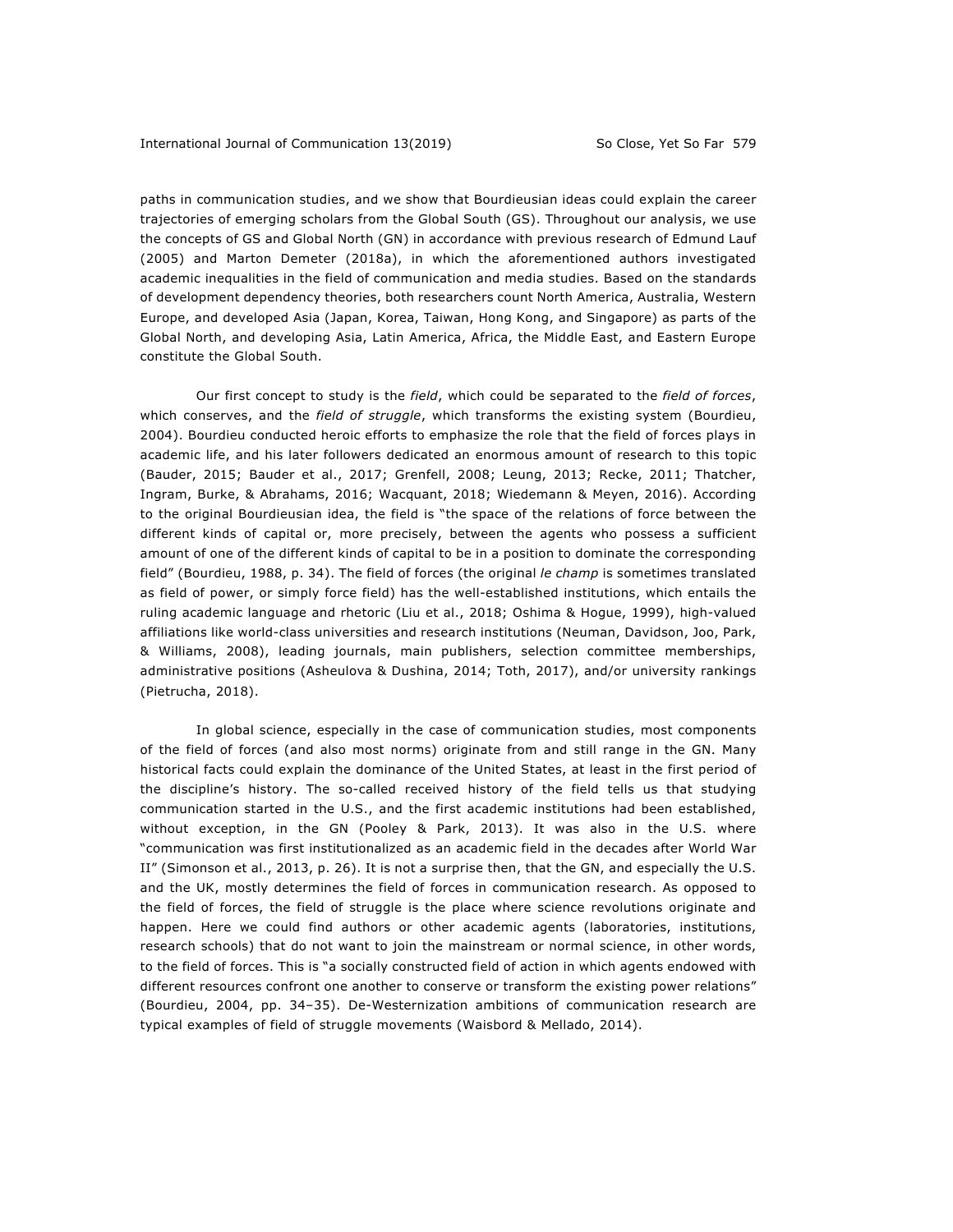From the point of view of this current research, we must emphasize that Bourdieu's original version of the concept of field was extensively criticized by social scientists handling international patterns, because Bourdieu suffered from the so-called epistemological and empirical nationalism (Gerhards, Hans, & Carlson, 2017). Thus, current researchers extended the framework of field theory to be able to handle international issues, typically globalization. In accordance with the Wallersteinian concept of world systems (Wallerstein, 2004), researchers developed the concepts of transnational field and transnational human capital. It means that although the original Bourdieusian concept of field is not related to physical world regions (because it remains in a nation-state frame), we cannot deny that, in a global context, power relations in societal systems could be usually correlated with relations between real-life physical world regions.

Our second concept, *habitus*, is one of the main ideas of Bourdieu's field theory, and it refers to some durable and transposable dispositions or tendencies that social agents have in order to be active during social actions (Grenfell, 2008). Regarding habitus in practice, the most important empirical phenomenon in career development is the mobility of researchers because it affects other parts of the habitus, such as publication habits (Aksnes, Rorstad, Piro, & Sivertsen, 2013), cooperation skills (Henriksen, 2018; Ronda-Pupo & Katz, 2018), and networking (Coccia & Bozemann, 2016). It should be mentioned that for Bourdieu, habitus is not a necessarily conscious course of action, but quite the opposite: It is a set of dispositions that make agents act and react in certain ways. These dispositions "generate practices, perceptions and attitudes which are 'regular' without being consciously co-ordinated or governed by any 'rule.' The dispositions that constitute the habitus are inculcated, structured, durable, generative and transposable" (Bourdieu, 1991, p. 12). Because education figures prominently in habitus formation, we can say that GN education would likely result in the development of GN habitus, and for GS scholars, it could be acquired through mobility. It is also noteworthy that the habitus of being mobile as an academic is deeply rooted not just in higher education but also in one's familial background. Gerhards et al. (2017) referred to empirical analyses from several countries that all reveal strong correlations between familial background and the likelihood that a student will spend a year abroad during a degree program. The same authors found that mobility, as a habitus, is the result of the accumulation of earlier acquired "transnational human capital" (Gerhards et al., 2017, p. 6), which consists of being cared for in international or bilingual nurseries, living abroad with parents for a long period, and spending school years abroad. This cumulative advantage results in extensive social inequality because the accumulation of transnational human capital and the habitus of international mobility would be more likely the share of upper-class children, distancing them from others (Gerhards et al., 2017).

The motivations between mobility include simply economic features such as higher salary or better material-technical conditions, but research shows that the promotion of scientific visibility—growth in publication output, coauthored international publications, or the increase of citation indices—also plays a very important role (Aksnes et al., 2013; Asheulova &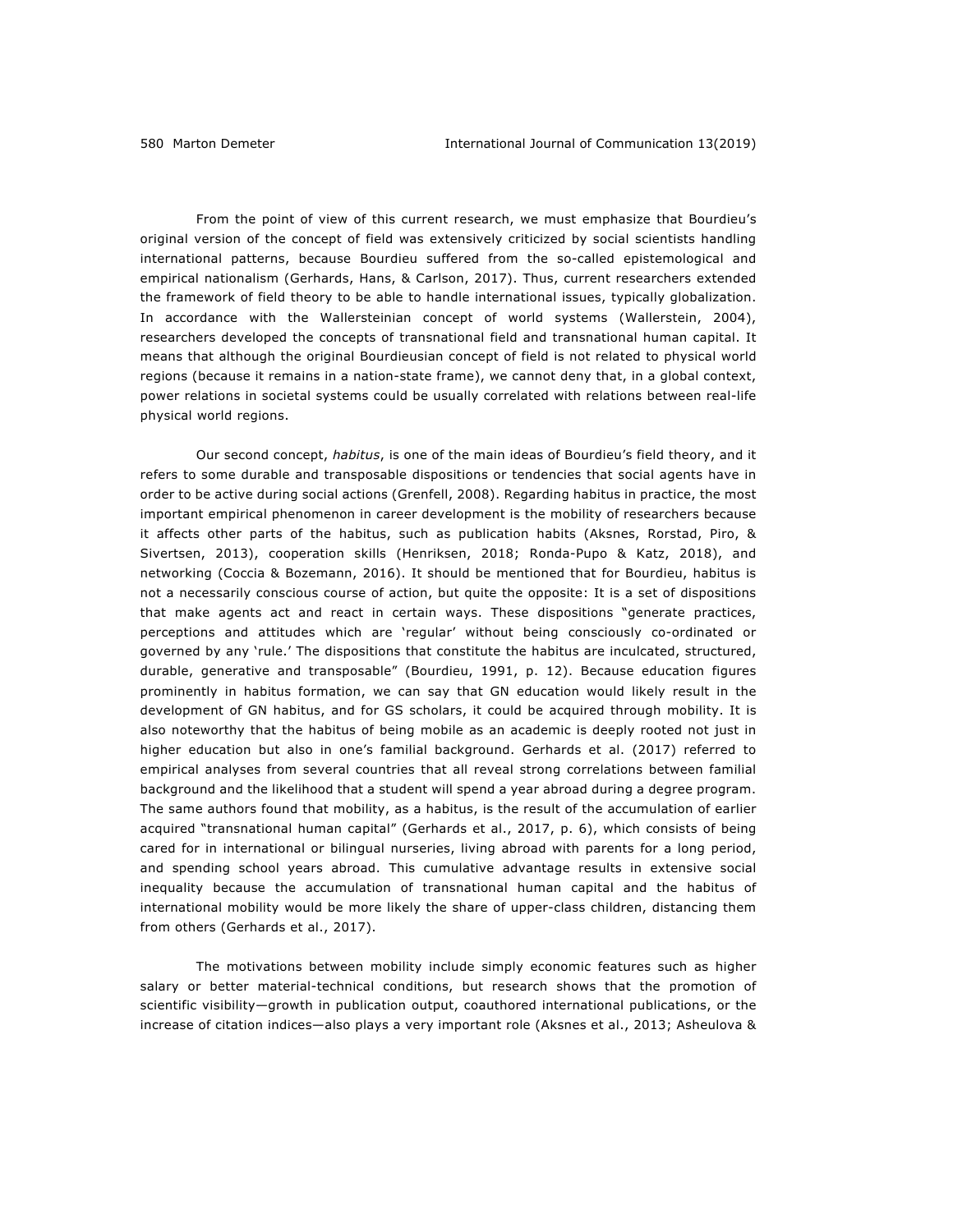Dushina, 2014). Moreover, internationalization—that is, the concept of a neoliberal and global university (Herschberg, Benschop, & van den Brink, 2018)—became a keyword or norm that most universities should strive toward. Mobility as a habitus, therefore, became not just an important source of academic capital for individual researchers, but also a valuable feature that international universities support and appreciate.

With this, we arrived our last concept, namely, *capital*. Bourdieu's notion of capital could be roughly conceived as the extension of the economic sense of the concept, because

Bourdieu's purpose is to extend the sense of the term "capital" by employing it in a wider system of exchanges whereby assets of different kinds are transformed and exchanged within complex networks or circuits within and across different fields. He is attempting to relocate the narrow instance of mercantile exchange away from economics into a wider anthropology of cultural exchanges and valuations of which the economic is only one (though the most fundamental) type. It is important to note, however, that other forms of capital such as cultural and social can be seen as "transubstantiated" forms of economic capital. (Grenfell, 2008, p. 102)

Mobility is the most important factor when GS academics wish to raise their academic capital, and it is expected that more mobile authors will collect more capital. Among the most obvious examples of "entry level" (Bourdieu, 2004) academic capital are scientists who earn BA, MA, or PhD degrees in the GN, and then collect advanced types of capital in the form of GN postdoctoral research experience, international grants, GN affiliations (Shen, Rousseau, & Wang, 2018), and, mostly, publications in leading periodicals (Cole & Cole, 1967; Hanssen, Jorgensen, & Larsen, 2017). Networking, collaboration, and coauthorship are also sources of measurable academic capital in terms of both citation and publication output (Coccia & Bozemann, 2016; Henriksen, 2018; Katz, 1999; Ronda-Pupo & Katz, 2018). According to Bourdieusian field theory, different types of capital are often interchangeable; this means, for example, that academic capital could be converted to economic capital. It follows that scholars with more academic capital would find better positions in the field in terms of not just symbolic capital, but economic capital as well. As Zdenek (2017) put it, one of the most important conditions for international success represented in tenure and hiring decisions is based on highquality publications in leading peer-reviewed journals, but the prerequisite of these publications is, in most cases, English proficiency and GN education. Because we could assume that internationally recognized GN institutions offer much better salaries and working conditions than their less exclusive GS counterparts, we could understand how academic capital could be exchanged for economic capital.

Another—and, according to current research, systematically overvalued—type of symbolic capital is an elite degree, and that elite degrees can be acquired almost exclusively in the GN also intensifies mobility from the GS to the GN. Many researchers even ascertained that the prestige of the affiliation of a given candidate's PhD school could determinate her chances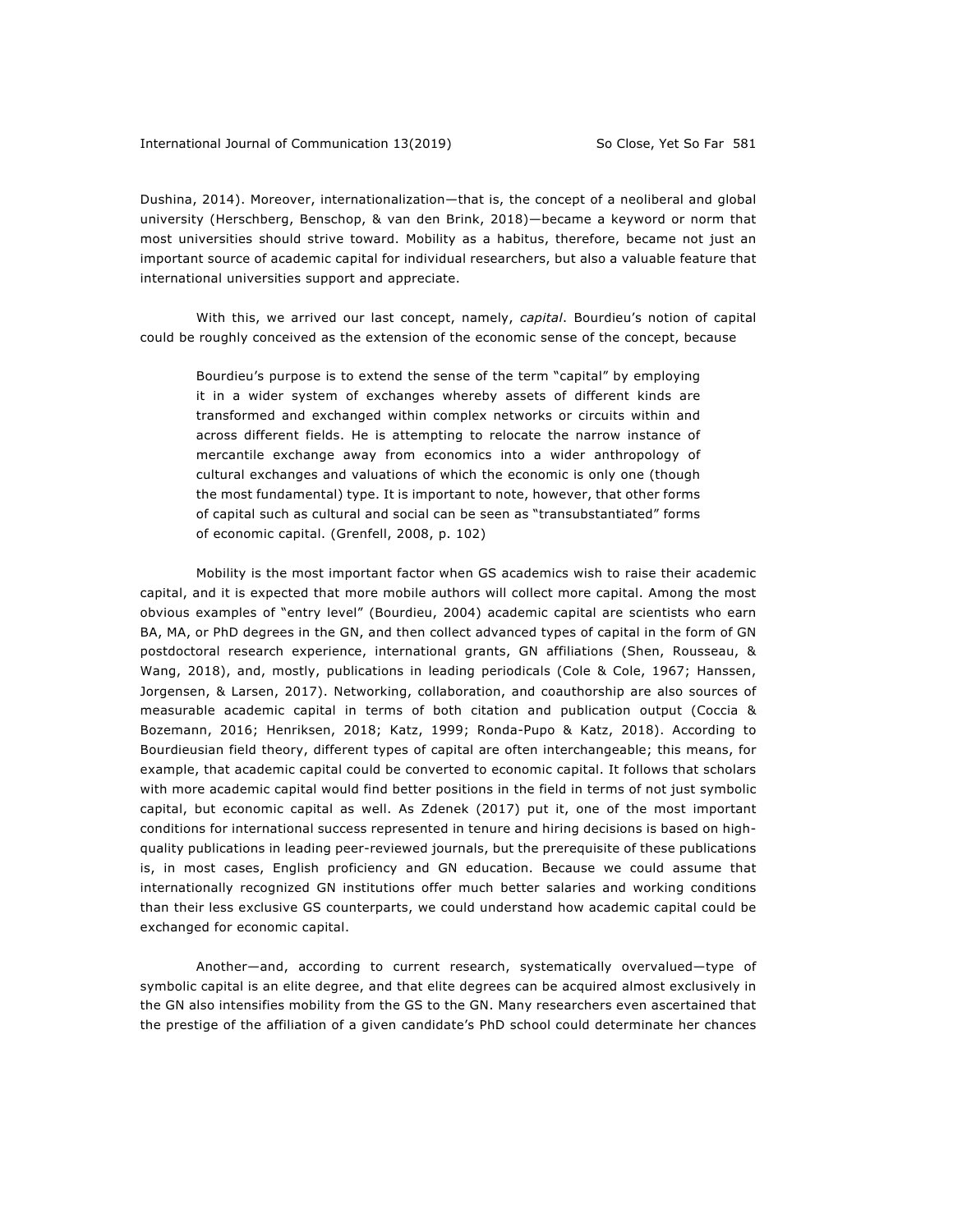for a tenure-track position to a much greater extent than her productivity (Burris, 2004; Cowan & Rossello, 2018; Creat & Musselin, 2010; Enders, 2001; Maliniak, Peterson, Powers, & Tierney, 2018; Smith, Turner, Osei-Kofi, & Richards, 2004; Tomlinson & Freeman, 2018). The function that the prestige of the alma mater has in the career trajectories of future academics is extraordinarily strong: Burris showed that "the prestige of the department in which an academic received a PhD consistently ranks as the most important factor in determining the employment opportunities available to those entering the academic labor market" (Burris, 2004, p. 239). This results in a process whereby elite institutions mutually hire each other's candidates while systematically excluding academics with degrees from schools that are not top institutions. Moreover, they do it often regardless of the merits of the candidates even though future productivity could be predicted by past productivity alone, not by the prestige of the past academic degrees (Fumasoli, Goastellec, & Kehm, 2015; Long, 1978; Musselin, 2004; Williamson & Cable, 2003). Thus, on the analytical level, we should distinguish institutional capital from human capital; the former refers to the reputation of an institution (like the label of being part of the elite), and the latter refers to the symbolic capital of an individual who is incorporated or objectified (Gerhards et al., 2017) by a university degree from an elite university. It is obvious, then, that agents could partake in institutional capital by being educated at that institution, thus receiving transnational human capital—in this respect, human capital proceeds from societal or institutional capital.

When we would like to understand the main patterns of a given academic field, we should not just analyze what is typical; we should also consider exceptions. It is obvious that generally, GN authors with GN education and GN affiliation will be more familiar with the ruling GN norms, will have much more academic capital, and will have better positions in the field of force than their GS peers will (Demeter, 2017, 2018b; Freelon, 2013; Lauf, 2005). Are there any exceptions from this general rule? To test the role that GN capital plays in international success in communication research, we analyzed the career paths of 426 GS authors and set up two hypotheses for empirical test.

- *H1: The field of forces will attract GS authors to the GN, therefore, in terms of academic capital (in the form of GN degrees, GN postdoctoral fellowships, and GN coauthored papers), they will be quite similar to their GN peers.*
- *H2: As a result of the growing GS capital in the form of GS publication houses and indexed GS periodicals, alternative fields of forces could emerge in the GS.*

### **Methods**

Former research on social sciences in global power relations has already ascertained that while the bias against GS authors is extraordinarily strong in all subfields of social sciences (Heilbron, Sorá, & Boncourt, 2018), the most biased picture can be found in the case of communication and media studies, followed by sociology, philosophy, and the hard sciences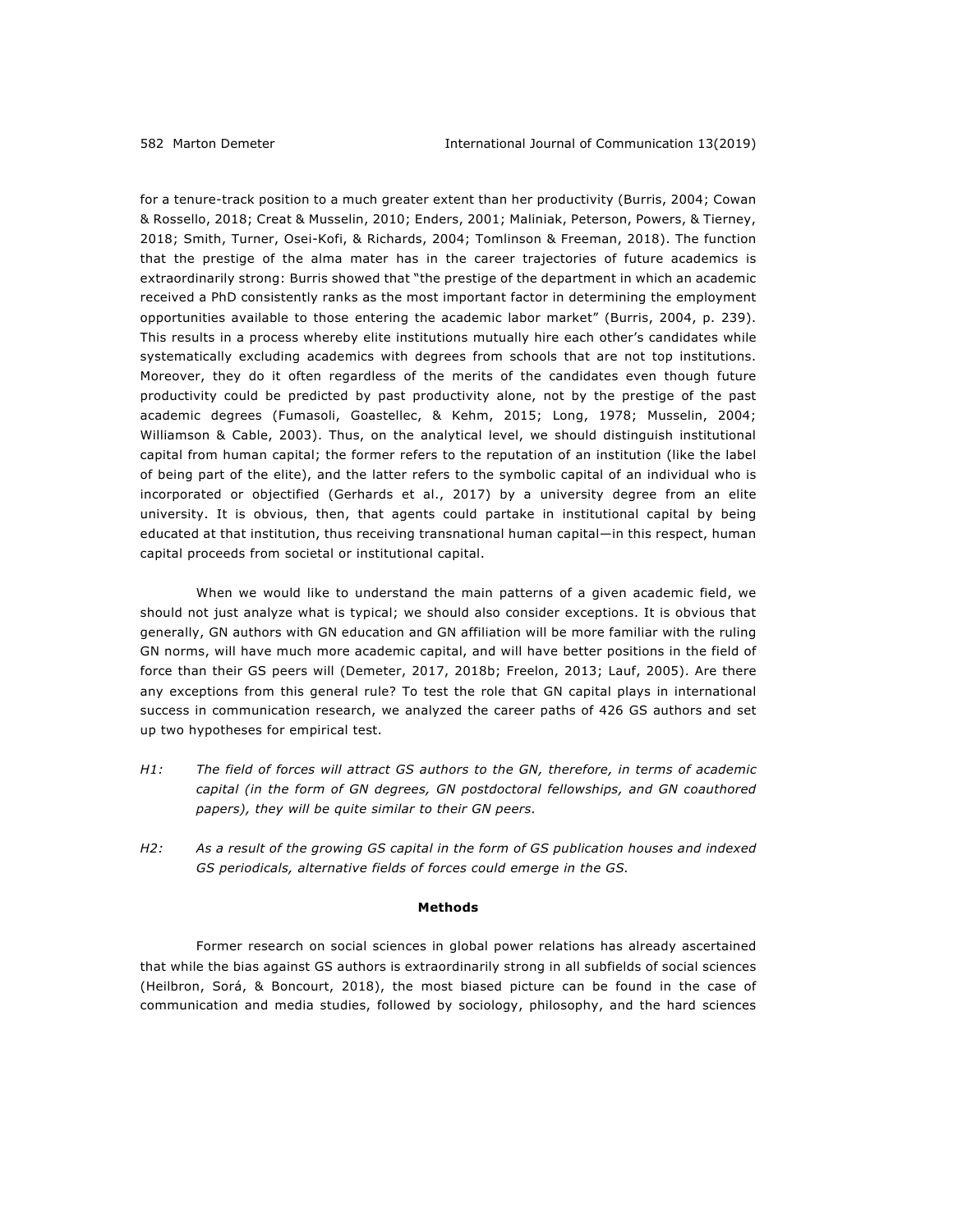(Demeter, 2018b). Thus, communication and media studies is an adequate discipline to analyze regarding inequalities in academic power relations in their extreme form.

To analyze the publication patterns in communication research, we selected the most prestigious periodicals from SSCI, namely, all the quarter 1-ranked communication journals. As a result, we analyzed the national diversity of 19 periodicals for the period 2012–2017. The research sample contained only full papers (*N* = 3,910) because other publications, like book reviews, editorials, and opinion papers, represent lower scientific capital. From this sample, we selected all the articles authored or coauthored by a GS author, meaning that the (co)author submitted the paper from a GS institution, and this was indicated on the article's author information section. Therefore, the "GS author" category refers to the affiliation of the submission, not the nationality or the author's country of origin. It is a very important point because, as Bourdieu noted, the bearer of the scientific capital is usually the affiliation (research group, laboratory) and not the birthplace or nationality in itself. One could rightly suggest that there is a plethora of GN scholars, in the previously defined sense, who have come from the GS. Indeed, it is a rather general career path for a GS academic to collect the appropriate academic capital and then work in the GN. These scholars are even likely to study GS-related topics. Still, from the point of view of this present analysis, they are no longer GS authors because their publication output—their academic capital—will go to the GN institutions to which they are affiliated. In this sense, they will further strengthen the asymmetry of power relations of the field because with these GS authors, GN institutions will develop better publication output (and thus collect more academic capital), even in GS topics of the field.

GS (co)authored papers ( $n = 263$ ) were further categorized as having authors from Africa, developing Asia, South America, the Middle East, and Eastern Europe (for the detailed categorization methods, see Lauf, 2005, and Demeter, 2018a). As a result, we have 426 (co)authors from the GS. In the next step, we collected all these authors' curricula vitae from their official institutional Web pages or from their professional profiles on academic social media sites like ResearchGate, Academia.edu, LinkedIn, Mendeley, or the South American site Escavador. We registered the academic milestones of all individuals—including the institutions of their BA, MA, and PhD studies, the places of their postdoctoral research (PD), their GN affiliations (GNa), their GN coauthors (GNc), and the number of their Scopus-indexed articles as the measure of their academic capital in terms of international science contribution. We called this latter feature the productivity (PROD) of the given author. The PROD of an author shows the total number of his or her Scopus-indexed articles so it is not restricted to the analyzed time period; it means that an author with PROD  $= 1$  published only one Scopusindexed article in his or her course of academic life.

As a rule, we registered only clear and assured data; in the case of ambiguous or missing information, we indicated that we do not have the appropriate data. Because Scopus offers information regarding authors' affiliations, the affiliations of their coauthors, and the number of their Scopus-indexed articles, we have these pieces of data in all cases (*n* = 426).Clear data on other categories as BA, MA, PhD, PD, GNa and GNc were missing in the case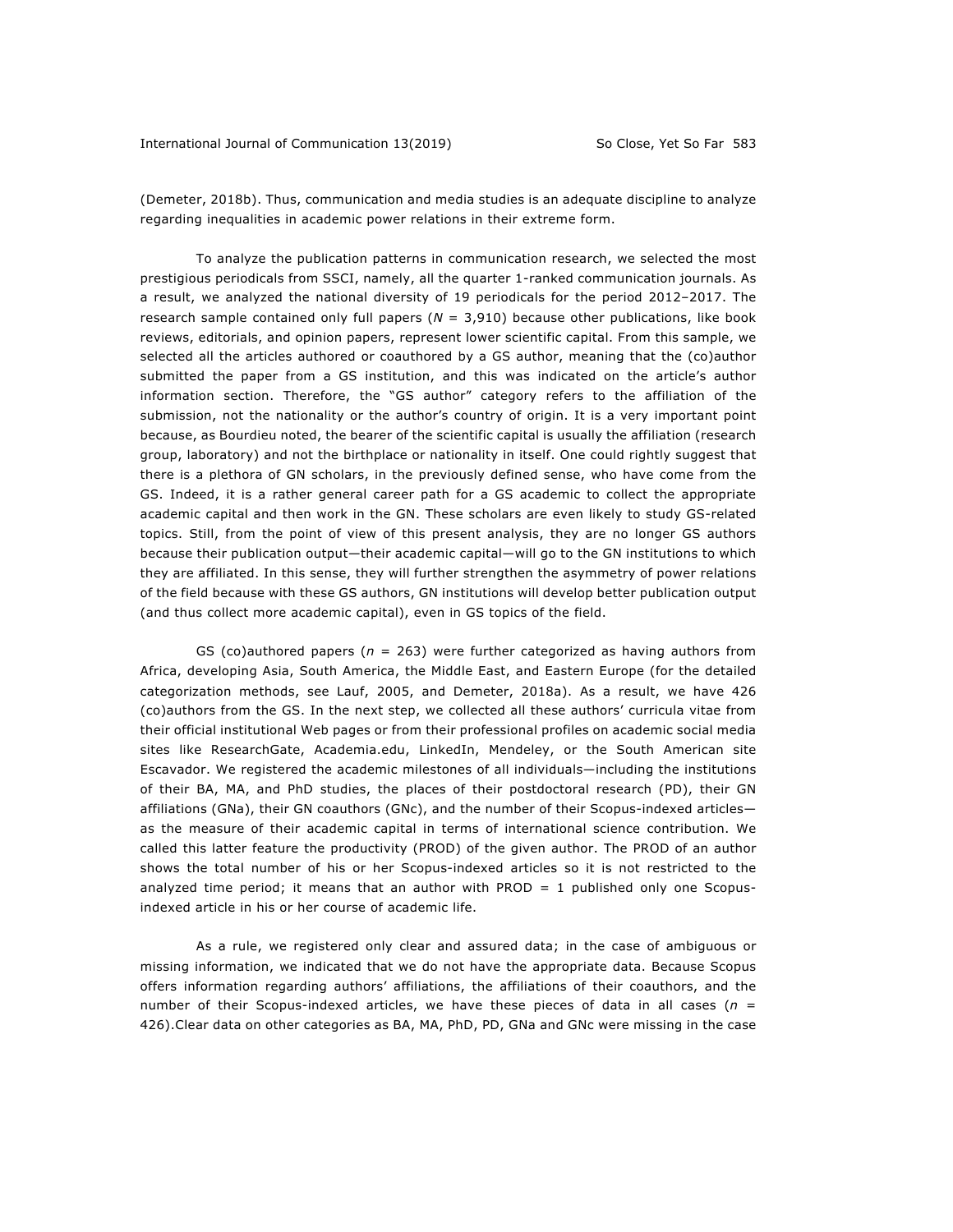of 110 authors (26%). Thus, we analyzed the whole sample in the case of affiliations, coauthorship, and article numbers, but in the case of the additional categories, we analyzed only the narrowed sample ( $n = 316$ ) with appropriate and complete data.

First, we calculated the average Scopus-indexed article number/author values for every periodical, and then we measured the number of authors who earned their BA, MA and/or PhD from GN universities. We also calculated the contribution of authors with GN postdoctoral fellowships or GN affiliation. Finally, we ascertained the proportion of coauthored articles with at least one GN coauthor.

Regarding productivity, we made separate measurements for three clusters of authors. The first class (TOTAL, *n* = 426) includes all the authors from the GS, and the second (NA, *n* = 110) contains only those with missing data regarding BA, MA, PhD, PD, and GNa. The third and final cluster consists of the so-called PURE researchers  $(n = 71)$ . We defined researchers as PURE if they have neither GN BA, MA and/or PhD studies, nor postdoctoral experience in the GN. A PURE researcher of this kind does not have GN affiliations or GN coauthors. Thus, according to our conceptualization, a PURE researcher is someone who undertook his or her BA, MA, and PhD studies at GS universities, worked at GS affiliations in his or her postdoctoral years, and submitted his or her paper without a GN coauthor. When calculating the number of categories BA, MA, PhD, PD, GNa, GNc, and PURE, we considered only authors with certified biographies. Thus, for example, if we have 100 GS authors in a given periodical from which there are 25 without appropriate data, and we have 30 individuals with a GN MA, then the percentage of MA will be  $30/100 - 25 = 0.4 = 40\%$ .

To have a picture of international cooperation between different world regions and countries, we made network analysis on two levels. The TOTAL sample contains all the countries  $(n = 63,$  minimum degree  $= 1$ ) that have at least one author with GN coauthor(s). The PURIFIED sample ( $n=20$ , minimum degree  $> 1$ ) contains only those countries that have at least two coauthored articles with a GN author. Finally, we analyzed the education and career paths of GS researchers: We made records on the source and target regions of all the individuals with GS affiliation and GN education, postdoctoral position, or second affiliation. With this, we could analyze typical interregional career paths. We used Gephi 0.9.2 throughout the analysis and visualization.

### **Results**

First we calculated the contribution of the GS in the sample and found that 263 articles (6.7% of the TOTAL sample) have at least one (co)author from the GS. Regarding GS contribution, we also found significant differences between the analyzed periodicals. Although most journals keep their GS contribution between 4% and 10%, there are two kinds of exceptions. The first is when the contribution of the GS is much higher than average, as in the case of *Comunicar* (26%); the second is the opposite, when it is much lower, as in the case of *Communication Research* (2.2%) and *Political Communication* (1.3%), or even zero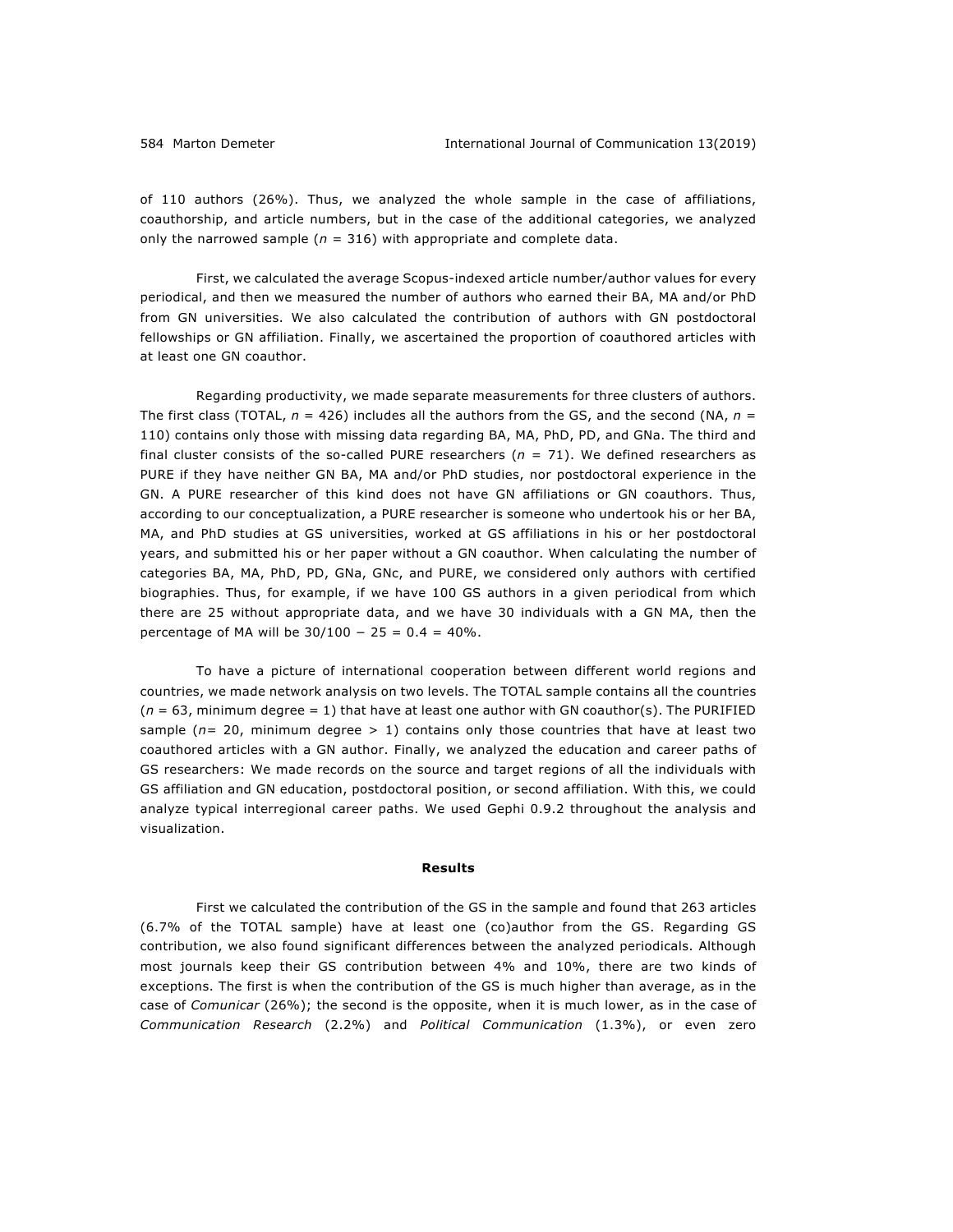(*Communication Monographs*). However, half of the periodicals published fewer than eight articles from the GS. The relatively high GS contribution of *Comunicar* could be explained by the fact that it is the only non-Anglo-Saxon periodical in the sample, and, because of its Spanish origin, it has strong links to South American affiliations. Thus, *Comunicar* published 146 Spanish and 41 Latin American articles from the totality of 201 papers, which means that the total Latin content of the journal is 93%.

We also found that even those from the GS who succeed in publishing in leading periodicals presumably had their education in the GN. Thus, 27% of GS authors earned their BA from GN universities, and this figure increases to 49% for the MA level and 59% for the PhD level. More than half (53%) of GS authors have GN postdoctoral experiences, and 35.5% of them even have a current GN affiliation. In this latter case, the author works for both GS and GN institutions. In addition, because 63% of GS authors have GN coauthors, the figure for PURE cases (authors without any GN connections) is only 16% (71 authors). It is noteworthy that seven titles from the 19 SSCI communication journals do not have any PURE GS articles. Almost 90% of the GS authors in *Journal of Communication* have their PhDs from GN universities, and the same is true for 100% of the GS contributors to *Political Communication* and *Communication Theory*. Moreover, there were no GS authors without GN coauthors in *Communication Theory, Political Communication,* and *Communication Research*, and all the GS authors of *Communication Theory* and *Political Communication* have GN affiliations (Table 1).

| Title (WoS SSCI Q1)                  | total articles (n) $GS$ (n) $GS$ % |          |              |              |              | GN BA % GN MA % GN PhD % GNP % GNa % GNc % PURE % NA % PROD |          |          |          |                  |              |                 |
|--------------------------------------|------------------------------------|----------|--------------|--------------|--------------|-------------------------------------------------------------|----------|----------|----------|------------------|--------------|-----------------|
| New Media & Society                  | 475                                | 32       | 6,7          | 20           | 66           | 71                                                          | 62       | 46       | 71       | 8                | 24           | 13              |
| J of Computer-Mediated Com           | 173                                | 17       | 9,8          | 9            | 55           | 86                                                          | 68       | 32       | 82       | 9                | 20           | 22              |
| J of Com                             | 268                                | 15       | 5,5          | 11           | 78           | 89                                                          | 56       | 22       | 56       | $\mathbf{0}$     | 25           | 12              |
| Media Psychology                     | 114                                | 5        | 4,3          | 33           | 60           | 73                                                          | 73       | 40       | 47       | 7                | 16           | 26              |
| Com Research                         | 223                                | 5        | 2,2          | 25           | 25           | 50                                                          | 50       | $\Omega$ | 100      | $\mathbf{0}$     | 42           | 33              |
| J of Advertising                     | 182                                | 11       | 6            | 30           | 40           | 60                                                          | 60       | 40       | 70       | 20               | 30           | 15              |
| Com Theory                           | 110                                | 4        | 3,6          | 100          | 100          | 100                                                         | 100      | 100      | 100      | $\mathbf{0}$     | 25           | 21              |
| Inf Com & Society                    | 431                                | 24       | 5,5          | 17           | 22           | 28                                                          | 55       | 33       | 44       | 44               | 25           | 15              |
| Pub Understanding of Science         | 336                                | 26       | 7.7          | 11           | 28           | 50                                                          | 78       | 44       | 78       | 33               | 35           | 15              |
| Political Com                        | 149                                | 2        | 1,3          | 100          | 100          | 100                                                         | 100      | 100      | 100      | $\boldsymbol{0}$ | 33           | $7\phantom{.0}$ |
| Int J of Advertising                 | 191                                | 17       | 8,9          | 15           | 50           | 55                                                          | 35       | 35       | 70       | $\mathbf{0}$     | 16           | 8               |
| Comunicar                            | 201                                | 53       | 26           | 4            | 12           | 26                                                          | 17       | 5        | 28       | 47               | 21           | 13              |
| <b>IEEE Transactions of Prof Com</b> | 93                                 | 11       | 11           | 17           | 53           | 53                                                          | 53       | $\theta$ | 47       | 17               | 41           | 22              |
| Technical Com                        | 77                                 | 3        | 3,8          | $\mathbf{0}$ | $\mathbf{0}$ | $\mathbf{0}$                                                | $\theta$ | 50       | 50       | 50               | 33           | 1               |
| J of Advertising Research            | 189                                | 6        | 3,1          | 30           | 55           | 30                                                          | 22       | 22       | 30       | 22               | 10           | 19              |
| Journalism Studies                   | 306                                | 22       | 7,1          | 19           | 41           | 32                                                          | 32       | 11       | 59       | 13               | 29           | 11              |
| Res on Lang and Soc Interact         | 103                                | 3        | 2,9          | 33           | 66           | 66                                                          | 66       | 66       | 66       | $\mathbf{0}$     | $\mathbf{0}$ | 17              |
| Science Com                          | 169                                | 7        | 4,1          | 14           | 29           | 86                                                          | 29       | 29       | 43       | 14               | 46           | $\overline{7}$  |
| Com Monograps                        | 120                                | $\theta$ | $\mathbf{0}$ | $\mathbf{0}$ | $\mathbf{0}$ | $\mathbf{0}$                                                | $\theta$ | $\theta$ | $\theta$ | $\mathbf{0}$     | na           | na              |
| sum                                  | 3910                               | 263      | 6,7          | 27           | 49           | 59                                                          | 53       | 35,5     | 63       | 16               | 26           | 15,40           |

*Table 1. Qualitative Measures for Global South Authors in the Sample.*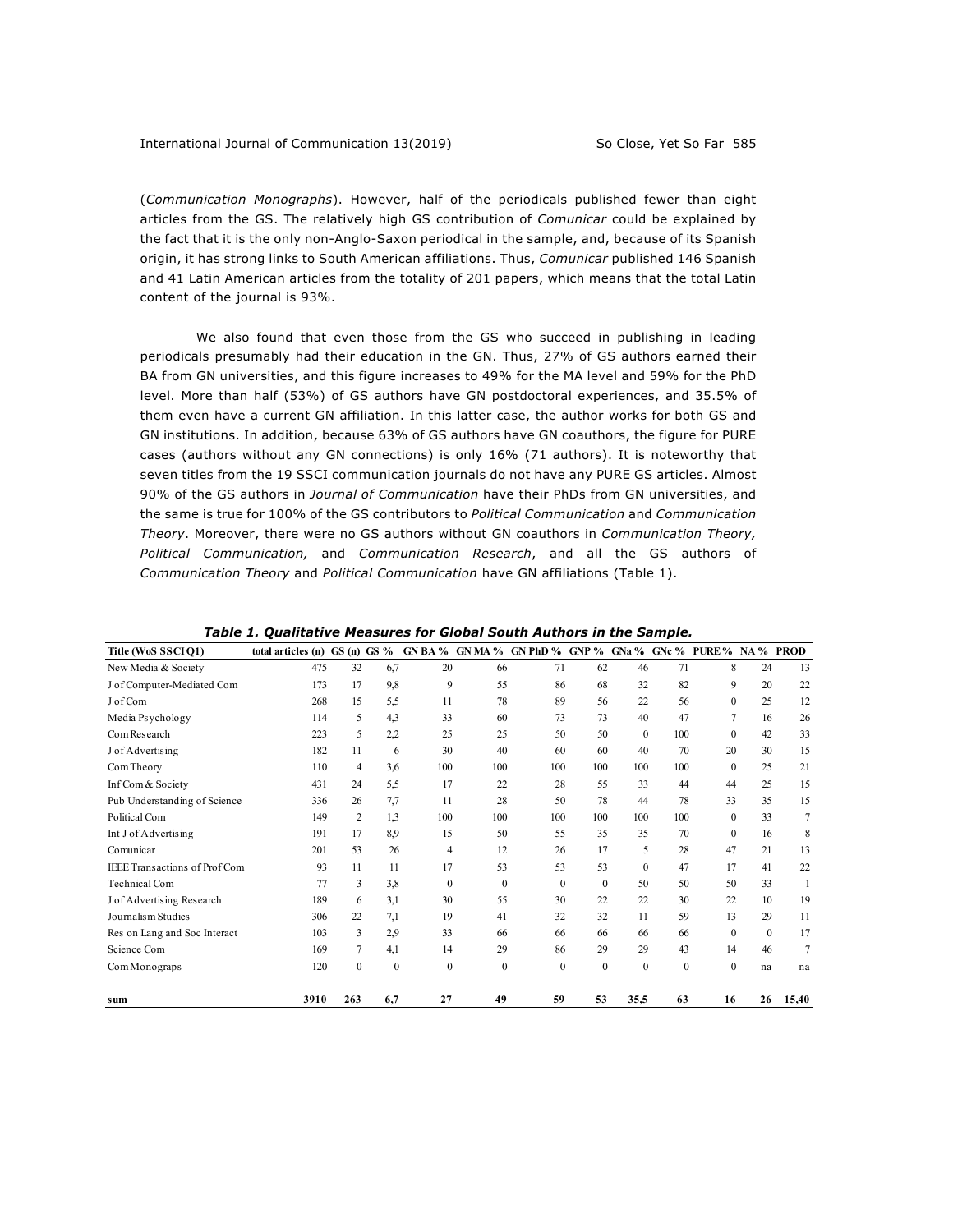However, PURE authors in the strictest sense are only those without any connection to anyone with GN association. From this category, we also excluded those PURE GS researchers who coauthored with not-PURE-GS authors. This kind of "superPURE" author is rare; we found only 22 articles (0.5%) by superPURE authors in the TOTAL sample of 3,910 papers. There are four papers of this kind from Mexico, three from Turkey, two each from South Africa, Romania, Argentina, Slovenia, and India, and one each articles from Hungary, Peru, Poland, Serbia, and Brazil.

Our productivity measures (PROD) show a significant overrepresentation of authors with very low productivity indices (Figure 1). This means that more than one quarter of the GS authors in the TOTAL sample have only one Scopus-indexed article (PROD = 1), and more than half of the sample authors (52%) have at most four Scopus-indexed papers in their careers. The curve of TOTAL is quite unbalanced; 80% of the authors have fewer than 20 articles, and we have only nine very productive authors with more than 60 papers. In the PURE cluster, we have more authors with two to four papers (40%), but the number of authors with only one article is also very high (32%). A total of 83% of the PURE cluster authors have at most 10 Scopus-indexed papers during their careers, and there is a total lack of very productive (PROD > 70) authors. Thus, a typical author in PURE (72% of the sample) has at most four articles in Scopus, which means that his or her contribution to the most prestigious journals is barely accidental. Finally, the N/A cluster, which includes authors without ascertained BA, MA, PhD, PD, GNa or GNc values, represents most authors with only one paper in Scopus (more than 52%), and 75% have at most four articles. This distribution of GS authors follows roughly the power law that has been predicted, among other real networks, for publication networks by Barabasi (2016).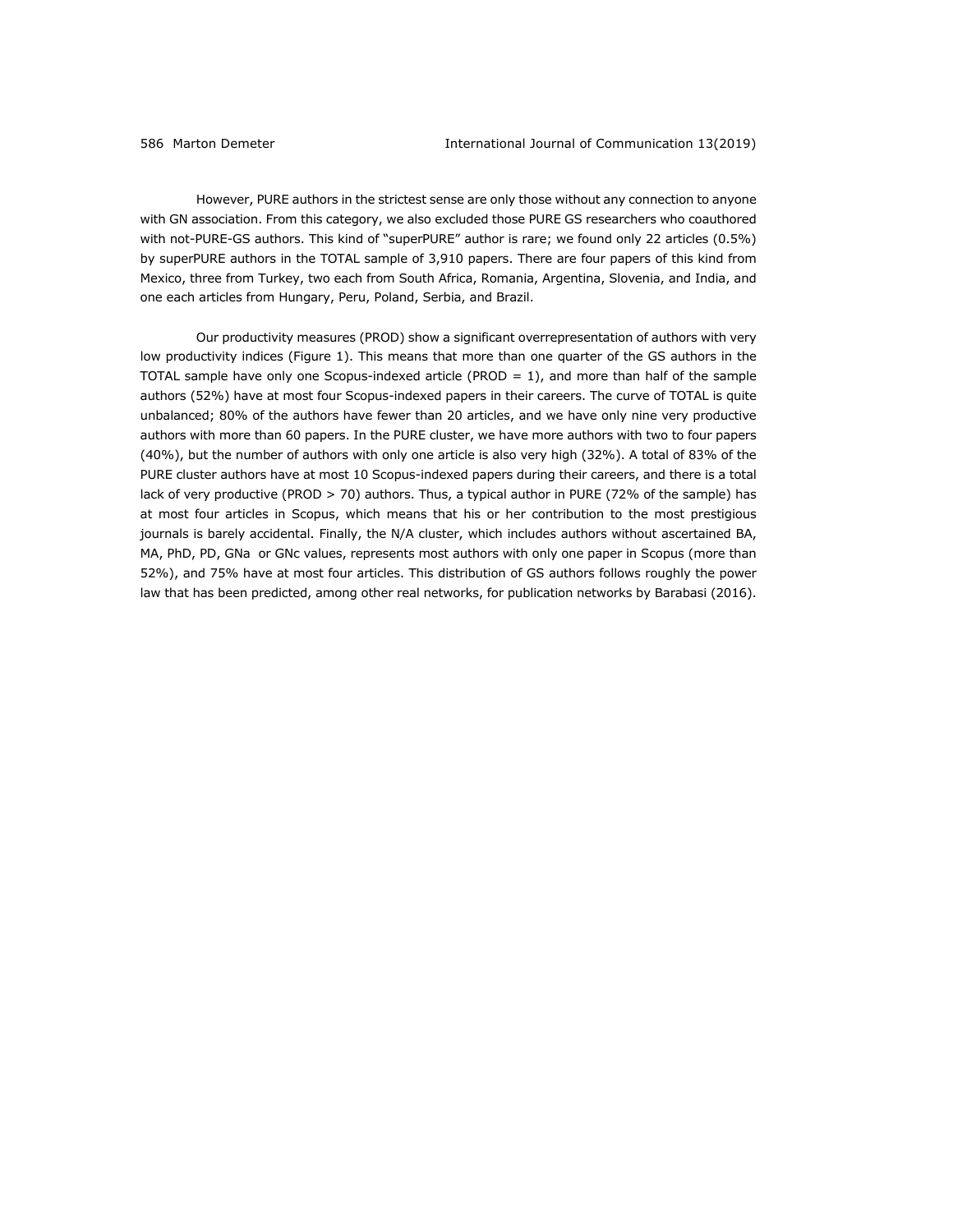International Journal of Communication 13(2019) So Close, Yet So Far 587



*Figure 1. Percentages of authors with different productivity indices in our three clusters.*

As Table 2 shows, there are considerable inequalities in the contributions of different GS world regions. The leading region, beyond question, is South America, providing 40% of GS contribution, followed by developing Asia (25%). Eastern Europe (13%), the Middle East (12%), and Africa (9%) have squarely less, but still a noticeable contribution. However, the role of leading countries cannot be ignored, so we will further analyze the sample in the discussion section.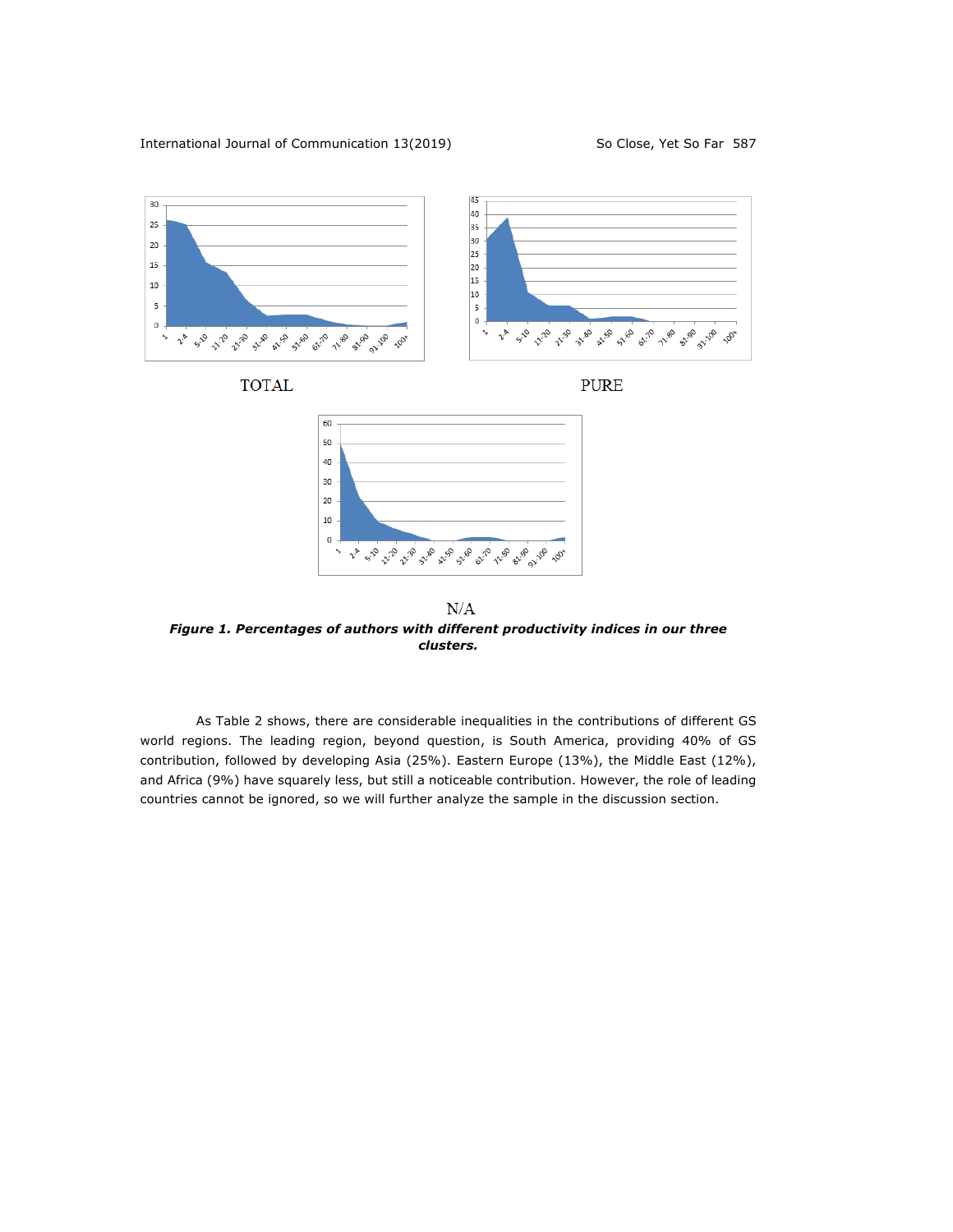| <b>South America</b> |     | Asia         |               | Eastern EU |    | <b>Middle East</b>                     | <b>Africa</b> |                 |    |
|----------------------|-----|--------------|---------------|------------|----|----------------------------------------|---------------|-----------------|----|
|                      |     |              |               |            |    |                                        |               |                 |    |
| Chile                | 50  | China        |               | 76 Poland  | 13 | Turkey                                 |               | 29 South Africa | 33 |
| Mexico               | 41  | India        | 13            |            |    | Czech Republic 11 United Arab Emirates | 5             | <b>Botswana</b> | 2  |
| Brazil               | 31  | Philippines  | 4             | Slovenia   | 8  | <b>Brunei</b>                          | 4             | Swaziland       |    |
| Colombia             | 24  | Thailand     | 4             | Romania    | 5. | Lebanon                                | 3             | Ghana           |    |
| Ecuador              | 10  | Bangladesh 4 |               | Russia     | 5. | Iran                                   | 2             | Egypt           |    |
| Argentina            | 7   | Indonesia    | 3             | Serbia     | 4  | Pakistan                               |               |                 |    |
| Peru                 | 4   | Malaysia     | 3             | Croatia    | 3  | Kuwait                                 |               |                 |    |
| Venezuela            | 1   | Vietnam      | $\mathcal{L}$ | Estonia    | 2  | Jordan                                 |               |                 |    |
| Dominican Rep 1      |     | Sri Lanka    | 1             | Bulgaria   | 2  | Oatar                                  |               |                 |    |
| El Salvador          | 1   |              |               | Hungary    | 2  |                                        |               |                 |    |
| <b>TOTAL</b>         | 170 |              | 106           |            | 55 |                                        | 47            |                 | 38 |
|                      |     |              |               |            |    |                                        |               |                 |    |

*Table 2. Number of GS Authors by World Regions in the TOTAL Sample.*

We also analyzed GN–GS coauthored articles to investigate which author had the greater PROD measures in the cases of these "mixed" articles. We found 38 GN–GS coauthored articles, from which 25 papers (66%) were led by the GN author ("led" here means that the GN author had greater a PROD index than his or her GS coauthor). However, 11 articles were led by the GS author (29%), whereas we have two papers for which the PROD indices of GN and GS coauthors were the same. After measuring the productivity of these mixed articles' authors, we found that GN authors had average PROD values (21.16) 3 times higher than their GS coauthors (7.24). This points to the fact that not only do GS authors surpass their GS peers in their overall contribution in communication studies, but they perform better in terms of their individual productivity as well.

To have a picture of international contribution patterns, we made network graphs with individual countries as nodes and coauthorship as links between them. The links were weighted, so in the case of one coauthored paper with authors from two different countries, the weight of the link that connects them would be 1, for two different papers with coauthors from the same countries, the weight would be 2, and so on. Thus, we have 63 individual countries that have at least one mixed (GS–GN) coauthored article in the TOTAL sample (Figure 2). We also made clusters related to world regions (indicated with different colors).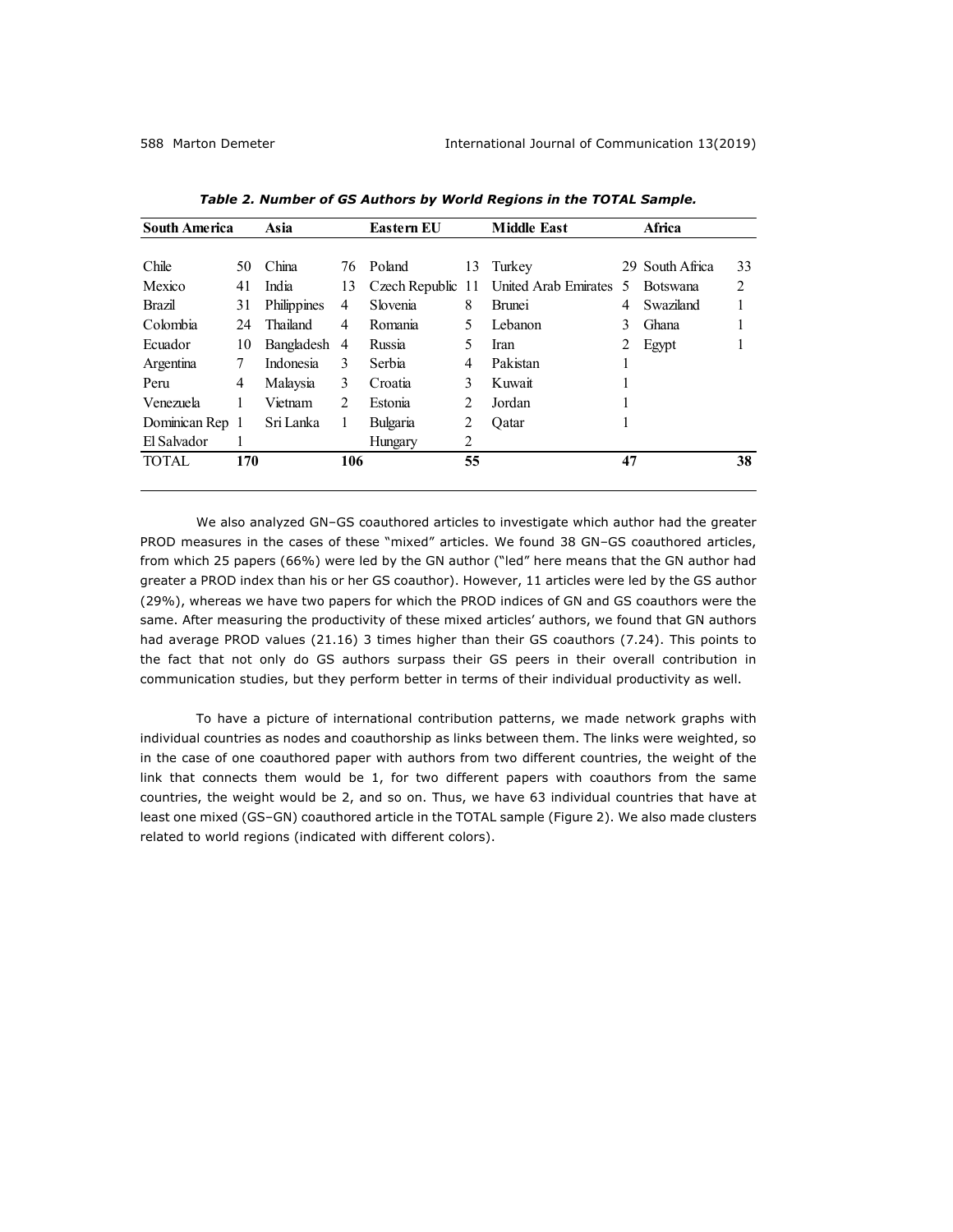

*Figure 2. Patterns of mixed (GN–GS) coauthorship in the TOTAL sample. Thicker lines represent higher weights, meaning more frequent coauthorship between the linked countries.*

The PURIFIED sample consists of only those contributions that are less idiosyncratic. Here we can see only those countries that have at least two coauthored articles. Thus, this sample contains only the top 20 countries in terms of contribution in communication and media studies (on Q1 SSCI level). As in the case of the representation of the TOTAL sample, world region clusters are indicated with different colors (Figure 3).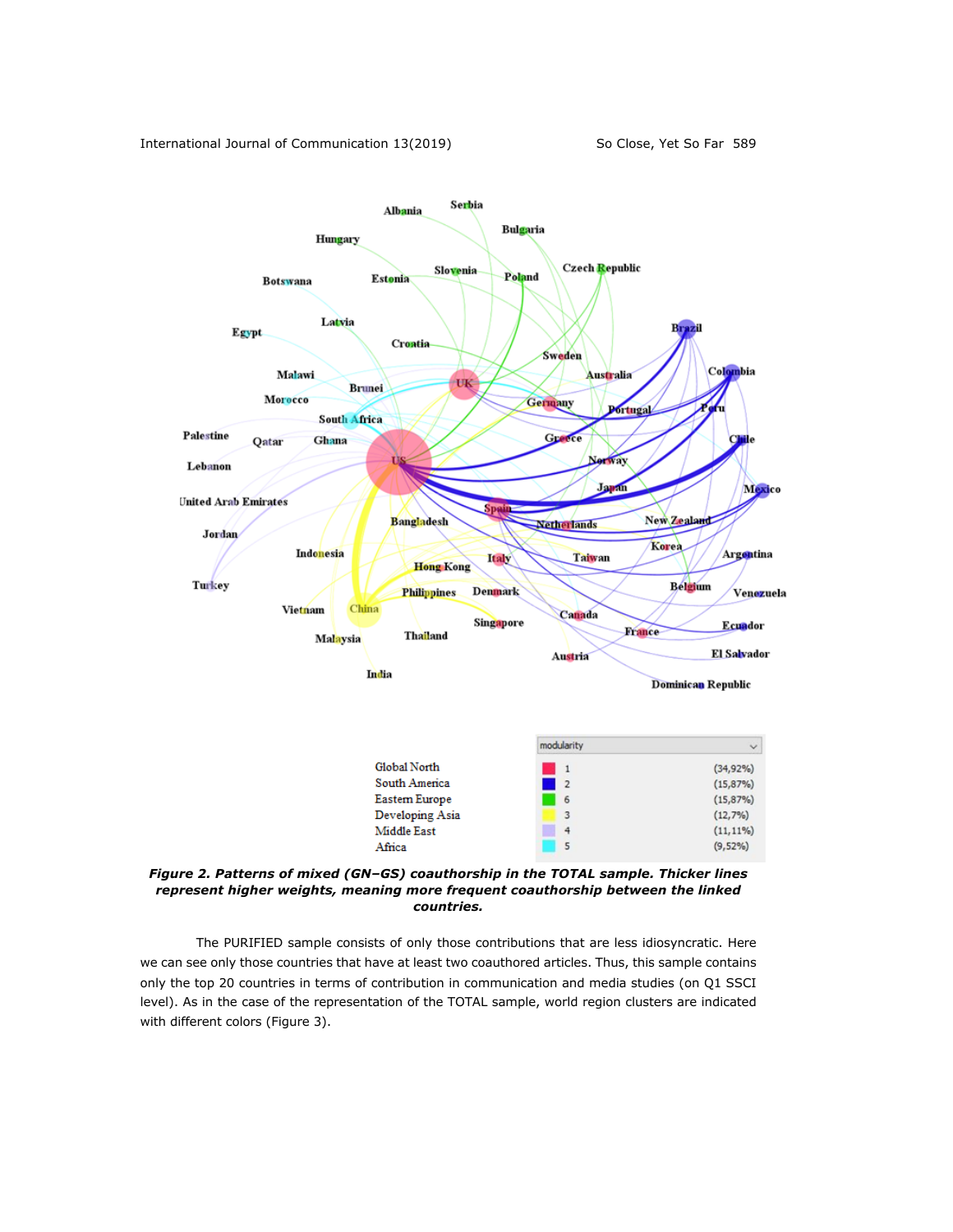

*Figure 3. Patterns of mixed (GN–GS) coauthorship in the PURIFIED sample. Thicker lines represent higher weights, meaning more frequent coauthorship between the linked countries.*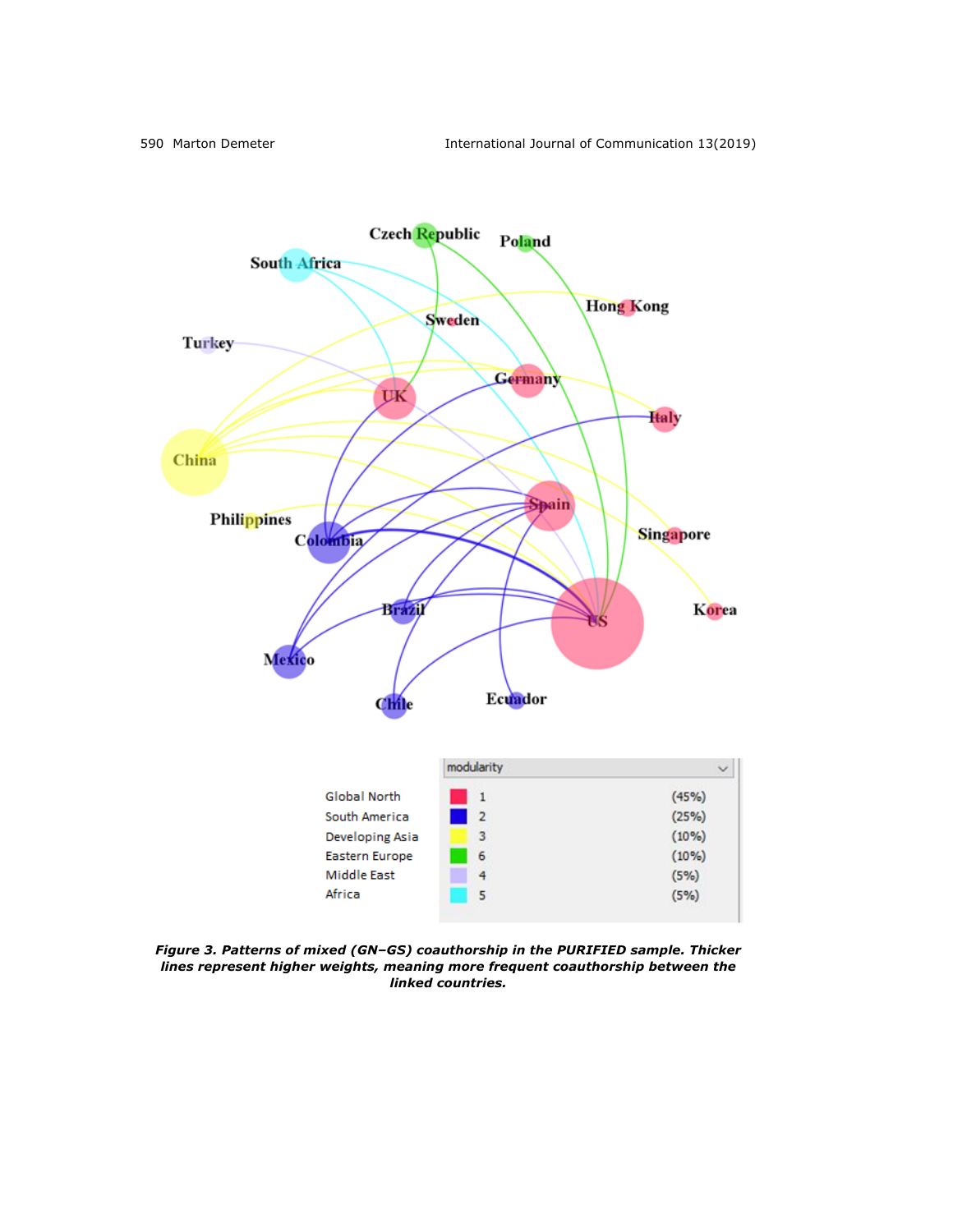The strongest paths in career development are those that link South America to the U.S. (*n* = 32), to Western Europe (*n* = 24), and especially to Spain (*n* = 31). Developing Asian authors from the GS prefer the U.S. (*n* = 23) and developed Asia (*n* = 17), followed by Western Europe (*n* = 16). Most Eastern European researchers selected Western European institutions for education (*n* = 15), followed by U.S. universities (*n* = 8). Twice as many researchers from the Middle East prefer the U.S. (*n* = 13) over Western Europe (*n* = 7). Finally, African academics prefer the old continent, both Western Europe (*n* = 10) and Eastern Europe (*n* = 6). It is noteworthy that in our sample, the only GS region sending its researchers to other GS universities—namely, to Eastern Europe is Africa (Figure 4).



*Figure 4. Education and career paths from the GS to the GN: The width of the edges represents the frequency of a given path.*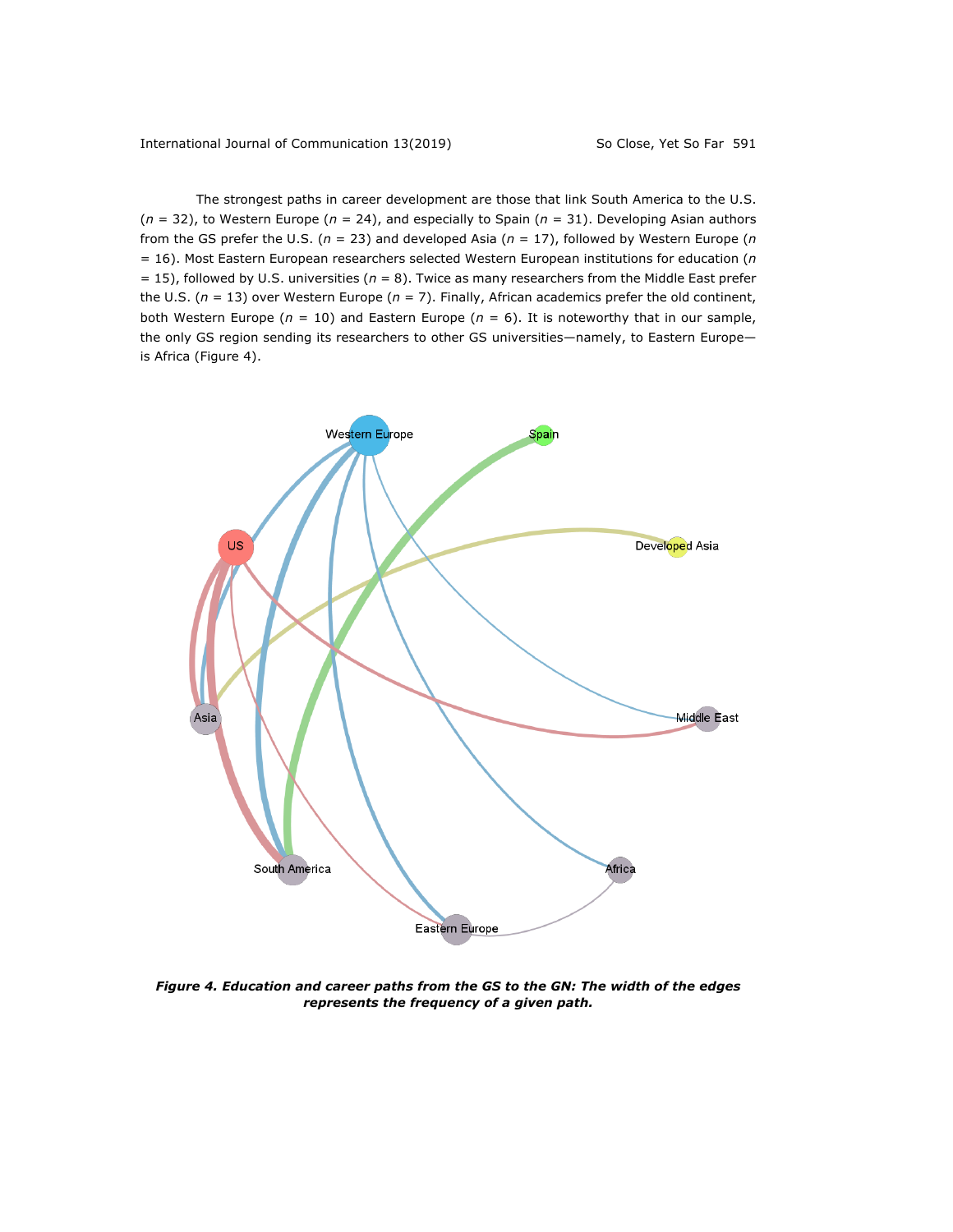### **Discussion**

It is obvious from the data that having GN academic capital boosts the chance of being published in leading communication research periodicals. Data corroborated our first hypothesis (H1), given that almost 85% of GS authors in top-rated SSCI Q1 journals have some kind of GN capital: GN education (transnational human capital), GN coauthorship, and even GN affiliations appeared quite frequently in the biographies of the analyzed GS authors. However, the journals were everything but uniform in terms of their GS content. The first class, which included *New Media & Society*, *Journal of Computer Mediated Communication*, *Information, Communication & Society*, *Public Understanding of Science*, and *Journal of Advertising Research*, consists of periodicals with relatively high GS content and relatively high PURE content. It seems that these periodicals, predominantly newer and technology or business oriented, publish not just significant (up to 9%) GS content but also articles from authors without GN education or other GN scientific capital. It is noteworthy that *Technical Communication* published articles from three GS authors in the analyzed time period, and each has only that sole paper in Scopus, meaning that this periodical tends to publish articles from relatively insignificant or entrant academics. The second cluster contains periodicals that publish some GS content, but usually from authors educated in the GN. The perfect example here is the ICA flagship *Journal of Communication*, which published 15 GS articles in the past 5 years, none of which was written by a PURE author. The third category consists of periodicals that almost never publish GS articles, such as *Political Communication*, *Communication Monographs*, and *Research on Language and Social Interactions*. Finally, we have *Comunicar* as a separate universe because it publishes more than half of the PURE articles in the entire cluster of 19 SSCI journals.

From the data, it seems that to publish in leading international periodicals, the most frequent habitus is to find GN coauthors. More than 63% of our sample chose to follow that path, and it appears from the data that this is a quite adaptive habitus. Most journals seldom publish pure GS articles, and three periodicals—*Communication Theory, Political Communication,* and *Communication Research—*have never published GS articles without GN coauthors. The second most frequent habitus is to have a GN PhD (59%), while GN MA and BA was less common among GS authors. Data also show that almost everyone with a GN BA would continue with a GN MA and then a GN PhD, but the opposite is not true; many holders of GN PhDs do not have a GN MA or BA degree. In short, if GS individuals start their education in a GN country, they will probably stay there during their full academic education and even after, given that most GN PhDs continue their careers as GN postdocs. A total of 87 individuals in our sample went to a GN postdoc position after earning a GN PhD, whereas the number of GN PhDs without GN postdoc positions is only 44. This means that most GS authors (66.4%) went for a GN postdoc position after finishing their doctoral studies at a GN university. Other interesting correlations could be found between PhDs, PD positions, and GN affiliations. Of the 72 individuals with GN affiliations, 59 have a GN PD position and a GN PhD (82%), 11 authors have only a GN PhD (15.3%), and only two researchers from the GS succeed in working for a GN affiliation without GN education (2.4%).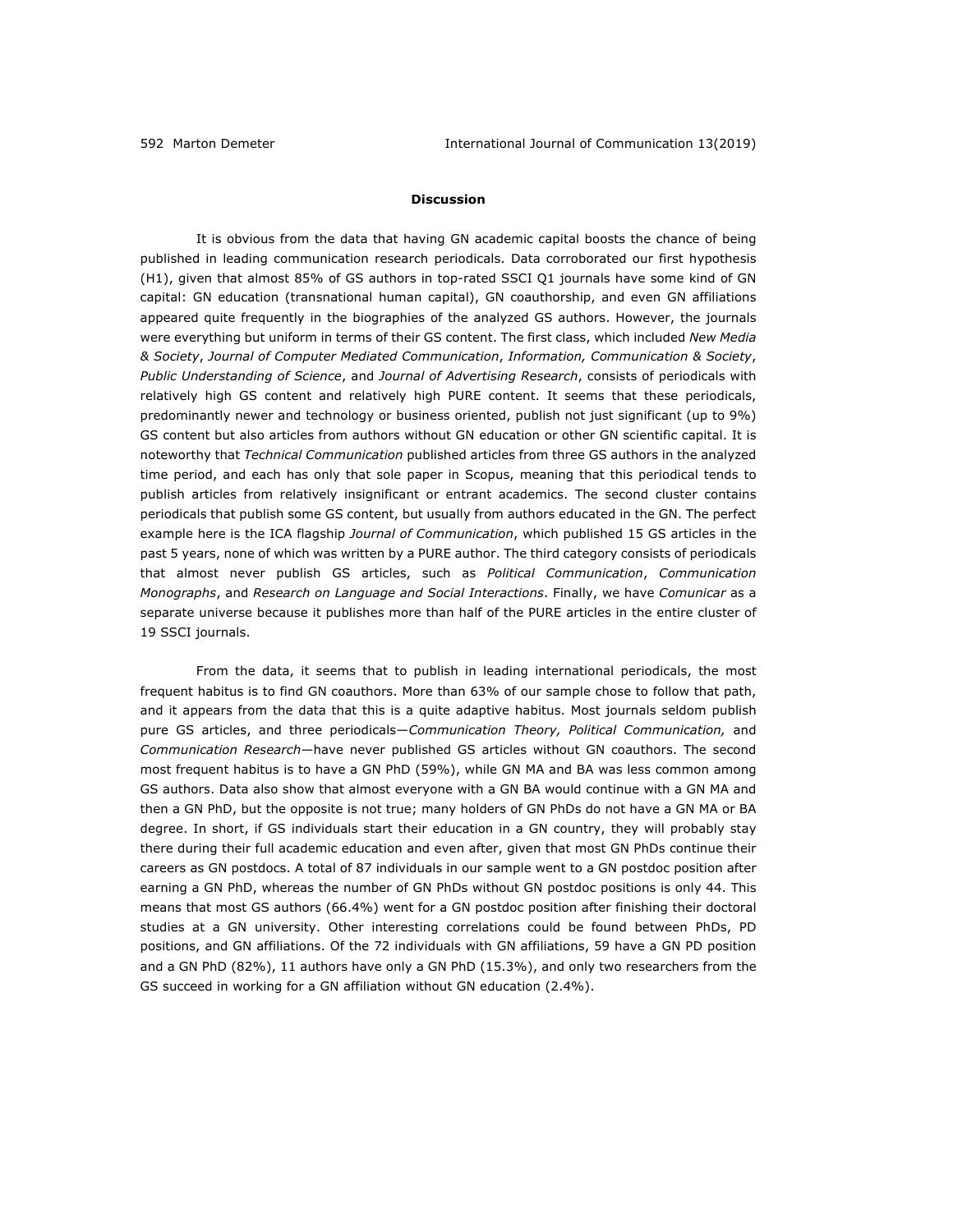We could easily recognize the most typical patterns in our sample's network of coauthors (Figures 2 and 3). The strongest links are those between South America and the U.S., followed by the same GS region's connections to Spain, but in terms of cooperation, South America is also strongly connected to other Western European countries. From the regions of the GN, Western Europe has the most diverse network of GS connections, given that it connects to all regions of the GS. The U.S. has almost as complex a network as Western Europe, with the exception of having no links to Africa. In terms of intensity (meaning collaboration frequency), the strongest connections could be found between China and the U.S., between the U.S. and Chile, and between China and Hong Kong. There are considerable connections between South Africa and the UK and South Africa and the U.S., and all South American countries have strong connections to Spain. China's collaboration with developed Asian countries, Taiwan, Korea, and Hong Kong, is also obvious. As a result of our network analysis, we could note the existence of some definable scientific hubs in communication studies. The first notable hub, or the main field of forces, is the U.S. centered graph of coauthors. As Figure 3 shows, all world regions (and most countries) have direct connection to the U.S. But some alternative fields of forces also emerge, so our second hypothesis (H2) could be corroborated by research data. The first could be called *Latin* because it consists of Spain and many South and Middle American countries, including Chile, Brazil, Colombia, Mexico, Argentina, Venezuela, Ecuador, El Salvador, and the Dominican Republic. This is a very successful hub in terms of both the number of the countries and the frequencies of their collaborations. Another alternative field of forces is the Asian hub with China and Asian countries of the GN, such as Taiwan, Korea, Singapore, and Hong Kong. Other GS regions, like Africa, the Middle East, and Eastern Europe, are not successful in developing regional or international fields of forces.

Regarding education and career paths (Figure 4), we could also find typical international patterns. The first mentioned is that South American authors are tightly interwoven with Spain not just in their publication collaborations but also in terms of education. Despite this strong relation to Spain, South America's main educational path still leads to the U.S. Another interesting path lies between developing Asia and the U.S.; however popular the countries of developed Asia are in terms of education, American institutions slightly overtake them, while Western European institutions are only the third choice for Asian academics. In the case of Eastern Europe, the most typical education and career path is obviously Western Europe, followed by the U.S., while most Middle Eastern researchers choose the U.S. and, to a lesser extent, Western Europe. African authors typically eye Europe.

From these patterns, we could abstract three kinds of academic habitus in communication studies. The first shows the absolute leading role of the U.S. Given that the most recognized universities are certainly in the U.S., this region is the number one favorite of those researchers who can afford North American education. The second path relates to cultural connectedness; the most obvious examples are those South American academics who tend to learn and work in Spain, and those GS Asian communication scholars from China who were educated in GN Asian universities in Hong Kong, Taiwan, Singapore, or Korea. The third and perhaps most obvious education and career habitus for a GS scholar is to choose the closest GN region; this is why mobile Eastern European academics are typically educated in Western Europe and less so in the U.S. As a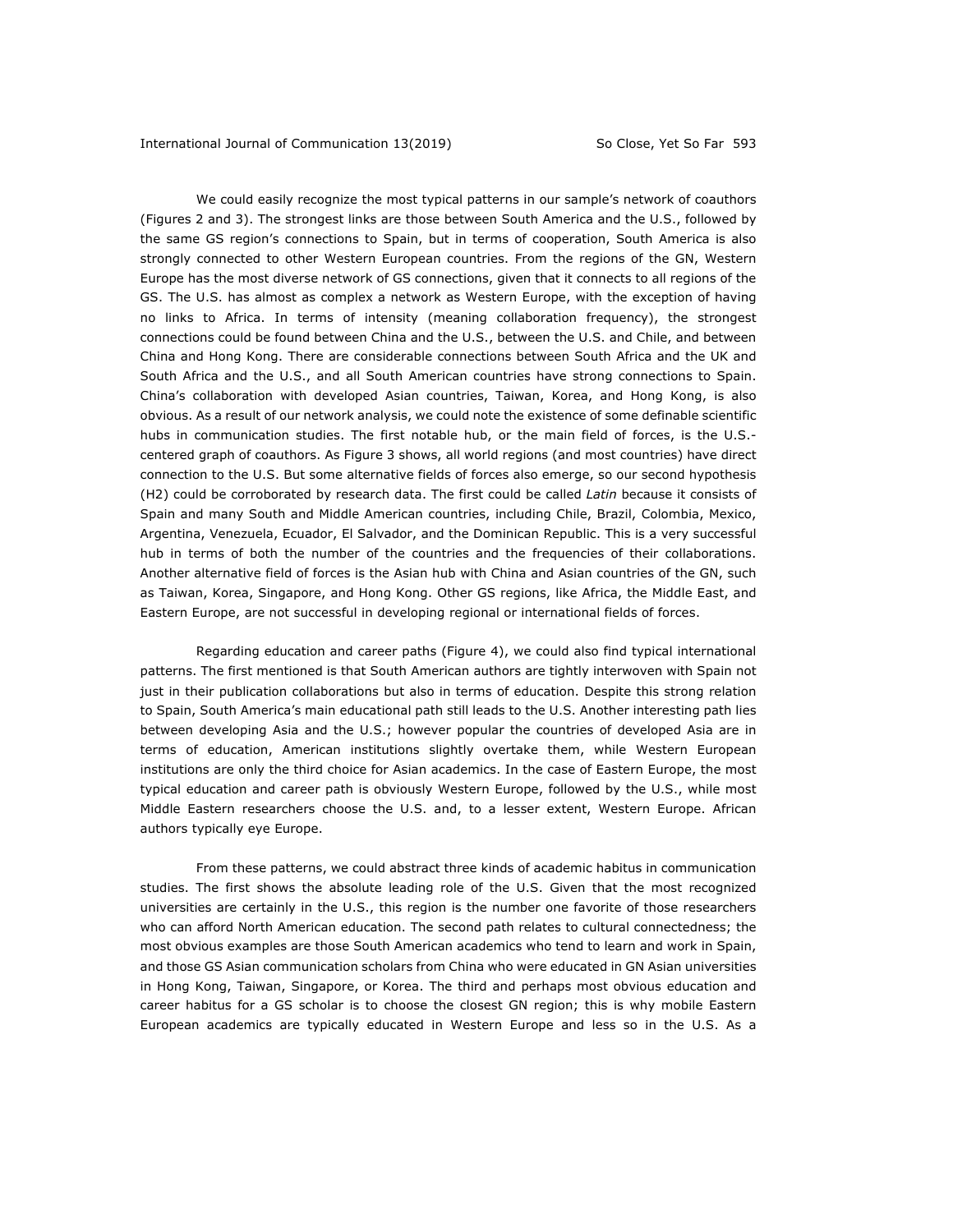conclusion of our network analyses, we could ascertain that the pattern of science collaboration (Figures 2 and 3) is very similar to the network of education and career paths (Figure 4). It could possibly mean that cultural, regional, and economic patterns are similar in education and in academic research, but the similarity could also refer to the fact that an educational connection could later result in academic collaboration.

Considering not just the strength of the links between different world regions but also the number of their authors (Table 2), we will recognize that, at least in some GS regions, there are absolute leading countries. The typical example here is China, with its 76 authors—more than the total contribution of other world regions, including Africa, the Middle East, and Eastern Europe. The same regional key function holds for Turkey, which accounts for 62% of the contribution of the Middle East. Neither developing Asia nor the Middle East has any other key countries in terms of international contribution, so Asia and the Middle East are centralized regional hubs. Similarly, Africa has only one central country—namely, South Africa—that accounts for 87% of Africa's contribution. By contrast, South America has at least four leading countries; Chile, Mexico, Brazil, and Colombia have almost equally important GN collaborations. The same is true for Eastern Europe, where Poland, the Czech Republic, and Slovenia were evenly successful in publishing their research in GS periodicals.

As a general conclusion, we could say that there are two different analytical levels to describe the nature of science networking in communication research. The first is the level of international networks, from which the largest is the U.S.-centered field of forces that connects all world regions in different measures. We also have two relative autonomous fields of forces: one for Asia, with China as its central hub, and another for South America. Both networks have very good connections with almost all regions of the GN (especially with the U.S.), but they also have their special GN countries with which they have significant collaboration in terms of both education paths and coauthorship. The second level is the intraregional level of the regional GS networks, which could be either centralized or decentralized. A centralized network has its leading country, as in the case of Asia (with China), Africa (with South Africa), and the Middle East (with Turkey). A decentralized network, on the other hand, has no leading country, as in the case of Eastern Europe and South America, where the science contribution is distributed among the countries of the region. Table 3 summarizes the possible positions in this two-level matrix.

| Table 3. Autonomy and Centeredness of Regional Science Networks. |                   |                |  |  |  |  |  |
|------------------------------------------------------------------|-------------------|----------------|--|--|--|--|--|
|                                                                  | <b>Autonomous</b> | Dependent      |  |  |  |  |  |
| Centered                                                         | Developing Asia   | Africa         |  |  |  |  |  |
| <b>Decentralized</b>                                             | South America     | Eastern Europe |  |  |  |  |  |

One can assume, however, that the significant overrepresentation of GN publications is, at least partially, the result of there being many more academics in this region than in the GS. Thus, our results should be somehow considered against the backdrop of the differences in raw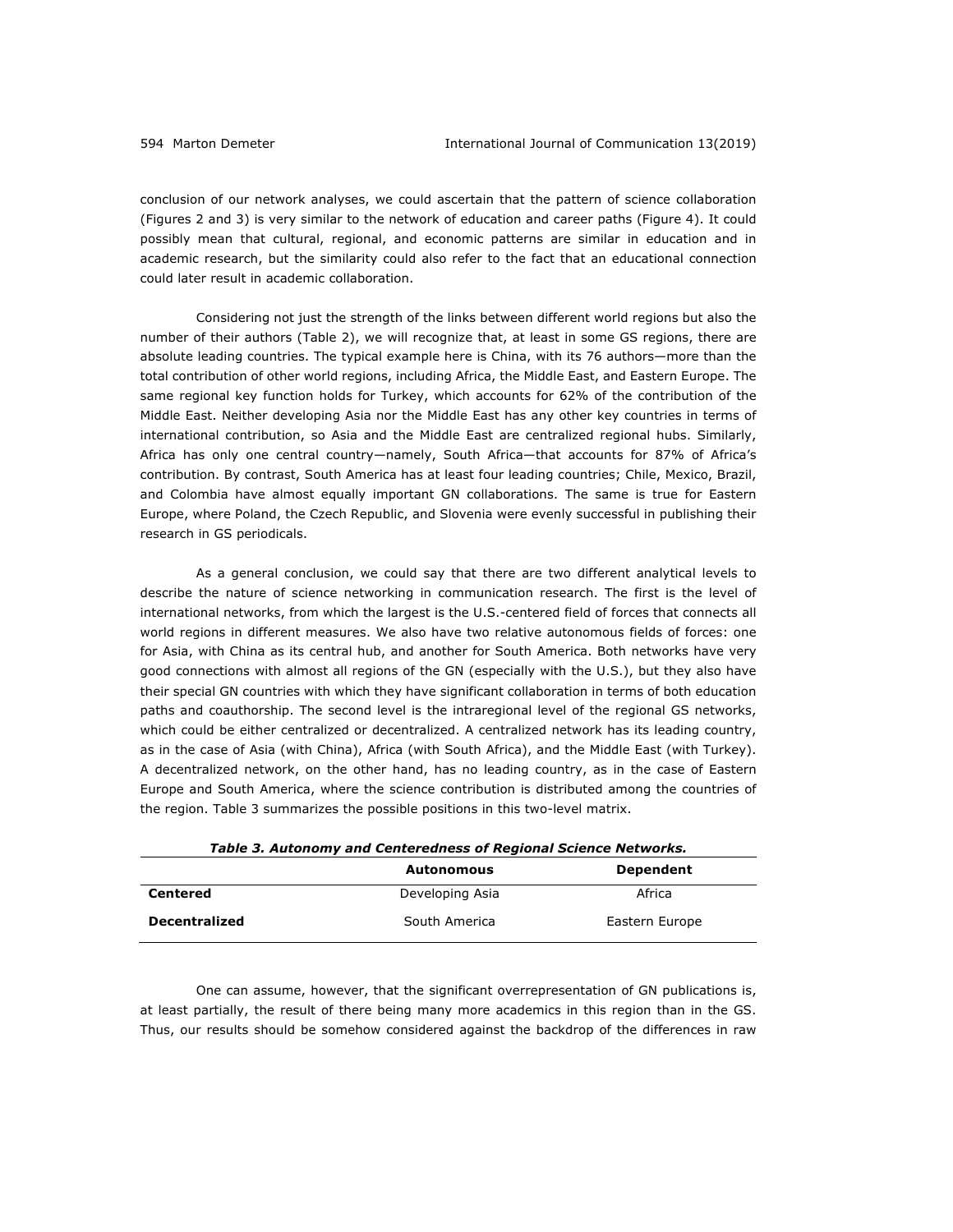numbers of communication scholars in different regions of the world. Unfortunately, we do not have a database of the global distribution of communication scholars, but we have some statistical data on the number of higher education institutions (HEIs) in the world. Table 4 shows the proportion of different world regions in terms of the number of HEIs, and this is contrasted with the results of our analysis of publication output of different world regions. From these data, we could see that even if we do not have appropriate information on the global distribution of communication scholars, the distribution of HEIs does not suggest that the publication inequality could be a simple result of unequal distribution of HEIs or the uneven distribution of academics. On the contrary, the publication inequality in favor of the GN happens *in spite of* the predomination of GS HEIs in raw numbers.

|                              | Global       |                     |      |                |        |       |
|------------------------------|--------------|---------------------|------|----------------|--------|-------|
|                              | <b>North</b> | <b>Global South</b> |      |                |        |       |
|                              |              |                     |      |                |        |       |
| HEI percentage $(n =$        |              |                     |      |                |        |       |
| 28,077)                      | 30           | 70                  |      |                |        |       |
|                              |              | South               |      | <b>Eastern</b> | Middle | Afric |
|                              |              | America             | Asia | EU             | East   | a     |
| Region percentage per        |              |                     |      |                |        |       |
| GS                           |              | 17                  | 51   | 13             | 9      | 9     |
| <b>Publication output (n</b> |              |                     |      |                |        |       |
| $= 3,910$                    | 93           | $\overline{7}$      |      |                |        |       |
|                              |              | South               |      | Eastern        | Middle | Afric |
|                              |              | America             | Asia | EU             | East   | a     |
| Region percentage per        |              |                     |      |                |        |       |
| GS                           |              | 40                  | 25   | 13             | 12     | 9     |

*Table 4. Global Distribution of HEIs (the Author's Calculation, Based on Webometrics.info's Countries Arranged by Number of Universities Database).*

We found that the Bourdieusian concepts of habitus, capital, and field of forces were extremely useful in describing power relations in communication and media studies. The field of forces of the discipline is extraordinarily asymmetrical, with a clear center-periphery structure. Top-tier periodicals and their publishers, elite universities, and research grants are owned by countries of the GN, with the dominance of Anglo-Saxon countries. Some semiperipheral parts of the field—with strong connections to the center—also emerge, the typical examples here being Latin America and, at least partly, China. In addition, we have a legion of peripheral countries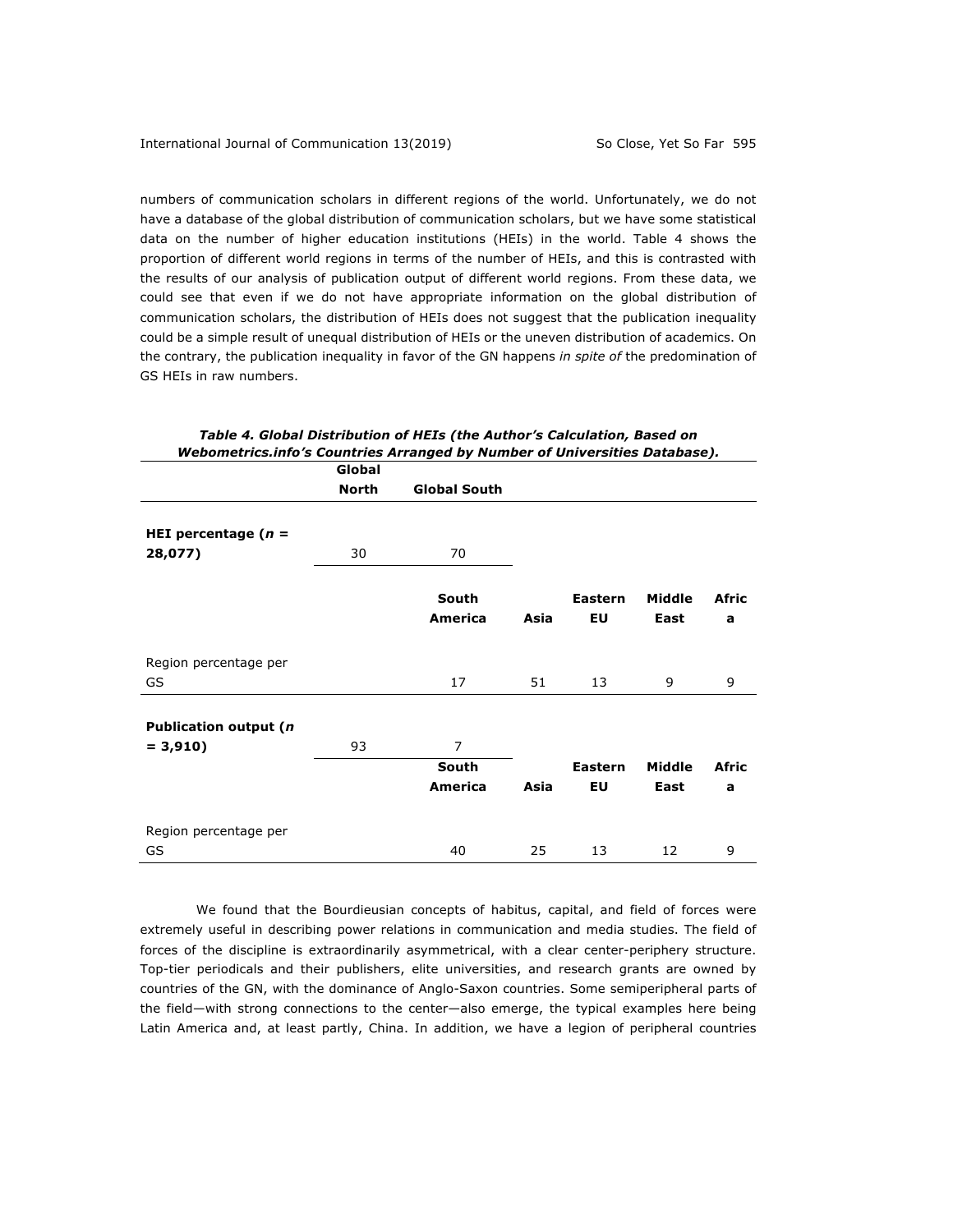without visible academic performance in communication and media studies. For a GS candidate, the only prospect for an international and visible career is collecting GN academic capital in the form of GN academic degrees, fellowships, grants, and coauthored publications. In an ideal case, the accumulation of GN capital will result in boosting the candidate's publication output. Because this latter type of academic capital—publications in prestigious peer-reviewed journals—is generally considered the most important currency of global academy, GS candidates tend to support their chances to collect this kind of capital by developing appropriate habitus. This—not necessarily consciously acquired—habitus entails striving for GN education and finding GN research and publication partners and GN fellowships. It is understandable, then, as the results of our analysis demonstrated, that education patterns are rather similar to future collaboration patterns.

### *Limitations*

In the course of our empirical research, we aimed to work with data that were as accurate as possible, so we registered only certified data regarding the career paths of the different authors. If the data were defective or unclear, or if we could not find an author's CV, we clustered the corresponding author to the N/A category. As a result, we have 110 authors (26% of the original sample) without appropriate data, meaning that our analysis is representative of only those authors with clear and certified data. To partially overcome this imperfection, we analyzed the N/A cluster separately so we could phrase some conjectures regarding the causes of the missing data. As we have seen in the Results section, the N/A cluster has the most idiosyncratic authors, with only one article (more than 50%) or, at most, four articles (two thirds of the authors in N/A). Based on these data, we could suppose that less productive authors might work at less prestigious institutions that do not require their employees to publish their clear and fully comprehensive biographies. If we look at the national diversity of the N/A cluster (Table 5), we see that the highest number of unidentifiable authors was found in Asia, especially in China, even though, as we see in Table 2, the overall number of South American authors exceeds the number of their Asian peers. Therefore, cultural or even linguistic differences could also play a role here; perhaps it is more difficult to find a biography written in Chinese than one written in the Latin alphabet.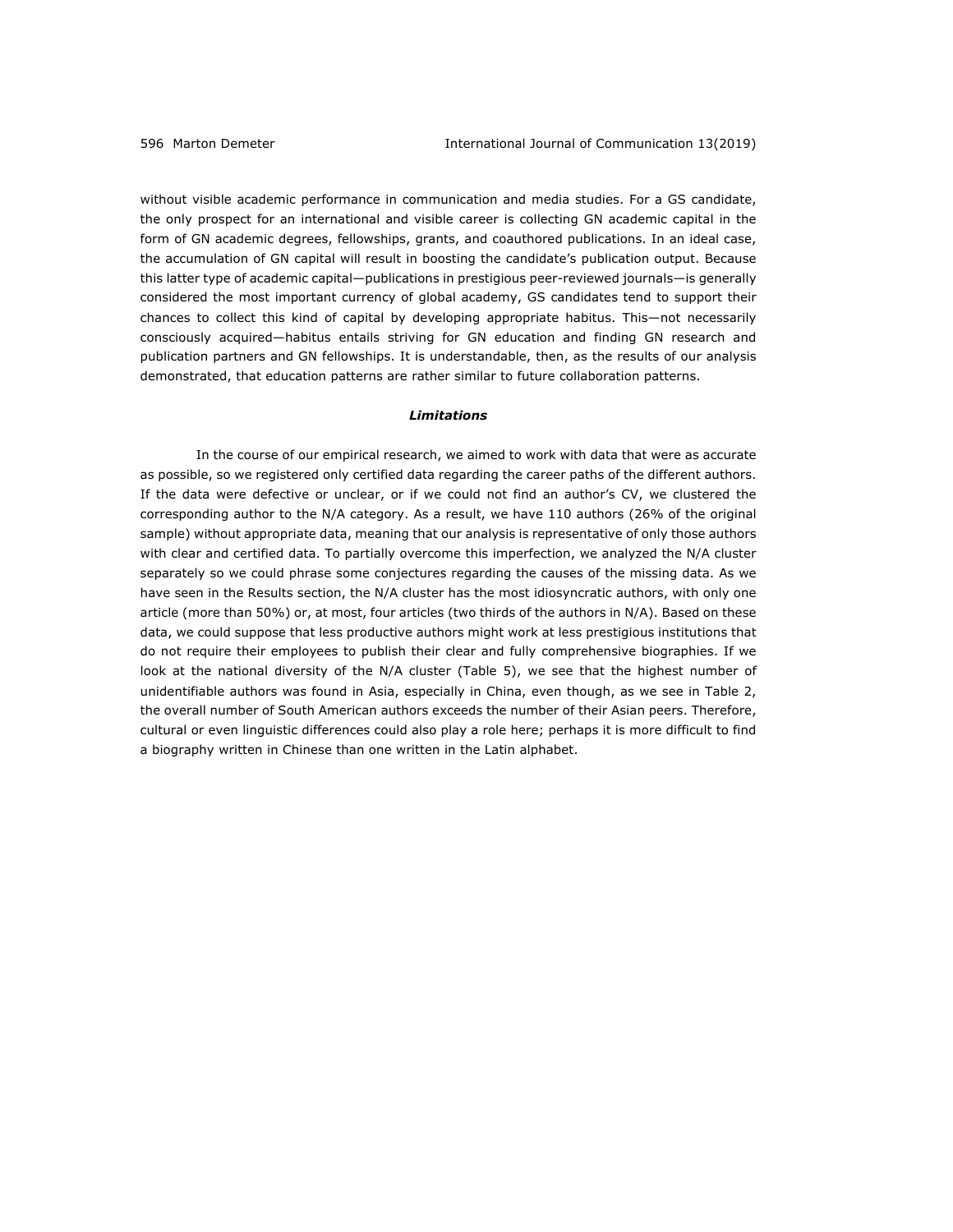| Asia         |    | <b>South America</b> |    | <b>Eastern Europe</b> |    | <b>Middle East</b>   |                | Africa       |   |
|--------------|----|----------------------|----|-----------------------|----|----------------------|----------------|--------------|---|
| China        | 38 | Chile                | 12 | Slovenia              | 4  | Turkey               |                | South Africa | 9 |
| India        | 4  | Brazil               | 5  | Poland                | 3  | United Arab Emirates | $\overline{2}$ |              |   |
| Philippines  | 2  | Mexico               | 4  | Russia                |    | Iran                 | 2              |              |   |
| Indonesia    | 2  | Argentina            | 3  | Romania               | н  |                      |                |              |   |
| Thailand     |    | Colombia             | 3  | Serbia                |    |                      |                |              |   |
| Malaysia     |    | El Salvador          |    | Bulgaria              |    |                      |                |              |   |
|              |    | Peru                 |    |                       |    |                      |                |              |   |
|              |    | Dominican Republic   | 1  |                       |    |                      |                |              |   |
|              |    | Venezuela            |    |                       |    |                      |                |              |   |
|              |    | Ecuador              |    |                       |    |                      |                |              |   |
| <b>TOTAL</b> | 48 |                      | 32 |                       | 11 |                      | 11             |              | 9 |
|              |    |                      |    |                       |    |                      |                |              |   |

*Table 5. Number of GS Authors by World Regions in the N/A Sample.*

Another limitation is that this current research deals with exclusively GS authors, and we did not use comparative data from GN authors. Although it would be impossible to conduct comparative research of this kind in this present analysis, we should premise that it is highly needed for a better understanding of the correlations between academic capital and education in communication and media studies.

### **Conclusion**

Our current research in which we analyzed the career paths of those GS authors in communication studies who successfully published their research in leading periodicals of the field shows that in most cases, GS authors can be prosperous only if they collect GN capital. As Bourdieu already ascertained, the agents of academic life tend to internalize the ruling norms of science, and by this internalization, their habitus will correspond to the field of forces. Individual researchers and even complete institutions could completely assimilate to the norms of the ruling scientific elite to the extent that they could be even conceived of as embodied fields of forces. Our research shows that it is not just that the field of forces attracts GS authors to the GN; because they will tend to assimilate GN norms and assume GN habitus, they become quite similar to their GN peers, at least in terms of the accumulated academic capital. Moreover, ambitious academics from the GS quite often collect GN capital (typically in form of GN education and collaboration) to increase their chances of having an international career. Furthermore, because the international field of forces is determined exclusively by the GN, an international career typically means a GN career.

Though the described process is rather typical in the field of communication studies, there are notable exceptions as well. Because of the growing GS capital, alternative fields of forces could emerge in the GS. The most important theoretical contribution of our research is, as we noted, two distinct analytical levels of these alternative fields of power. The first is the autonomy of the field of forces that describes the relative independency of the field from the ruling center. In our example, South American scholars and institutions were able to establish an autonomous field of forces that, besides having broad connections with the main hub, has very strong intraregional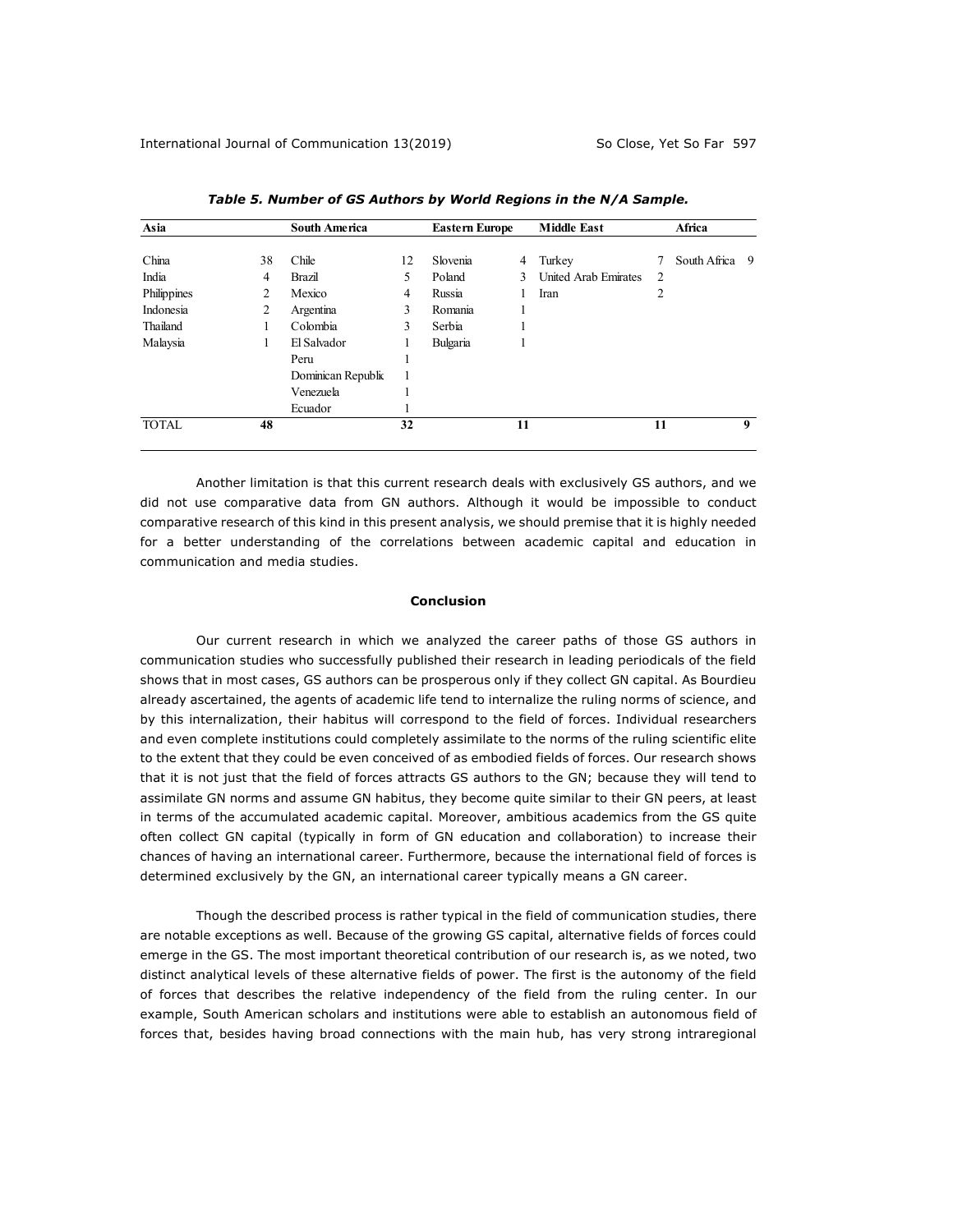relations. The second level is the centeredness of the field of forces that relates to the role of leading countries. Whereas some regions, like Asia and Africa, have centered fields of powers, other GS fields of forces, like Eastern European or South American ones, are quite decentralized. Our analysis also has shown that among alternative fields of forces, the most successful is the autonomous and decentralized one.

While former research shows the strong bias against GS authors in the field of communication studies, this is the first analysis that tries to find Bourdieusian explanations for this well-known phenomenon. Based on our empirical investigation, we could say that the field of forces is located almost exclusively in the GN, and this determines the valid norms, the adaptive habitus, and the valuable forms of academic capital in the field of communication studies. The more successful GS authors become, the more they will resemble their GN peers in terms of academic capital, so de-Westernization of the field will not result in the valorization of GS capital. On the contrary, de-Westernization could be conceived as the Westernization of the most talented GS authors through GN education, GN working experience, and even GN affiliations.

### **References**

- Aksnes, D. W., Rorstad, K., Piro, F. N., & Sivertsen, G. (2013). Are mobile researchers more productive and cited than non-mobile researchers? A large-scale study of Norwegian scientists. *Research Evaluation, 22*(4), 215–223. doi:10.1093/reseval/rvt012
- Asheulova, N., & Dushina, S. (2014). *Research career development in Russia: The role of international mobility.* In K. Prpić, I. van der Weijden, & N. Asheulova (Eds.), *(Re)searching scientific careers* (pp. 171–196)*.* St. Petersburg, Russia: Nestor-Historia.
- Barabasi, A. L. (2016). *Network science*. Cambridge, UK: Cambridge University Press.
- Bauder H. (2015). The international migration of academics: A labour market perspective. *International Migration, 53*, 83–96.
- Bauder, H., Hannah, C. A., & Lujan, U. (2017). International experience in the academic field: Knowledge production, symbolic capital, and mobility fetishism. *Population, Space and Place, 23*, 1–13.
- Bourdieu, P. (1988). *Homo academicus*. Stanford, CA: Stanford University Press.
- Bourdieu, P. (1991). Language and symbolic power. Cambridge, UK: Polity Press.
- Bourdieu, P. (1998). *Practical reason: On the theory of action*. Stanford, CA: Stanford University Press.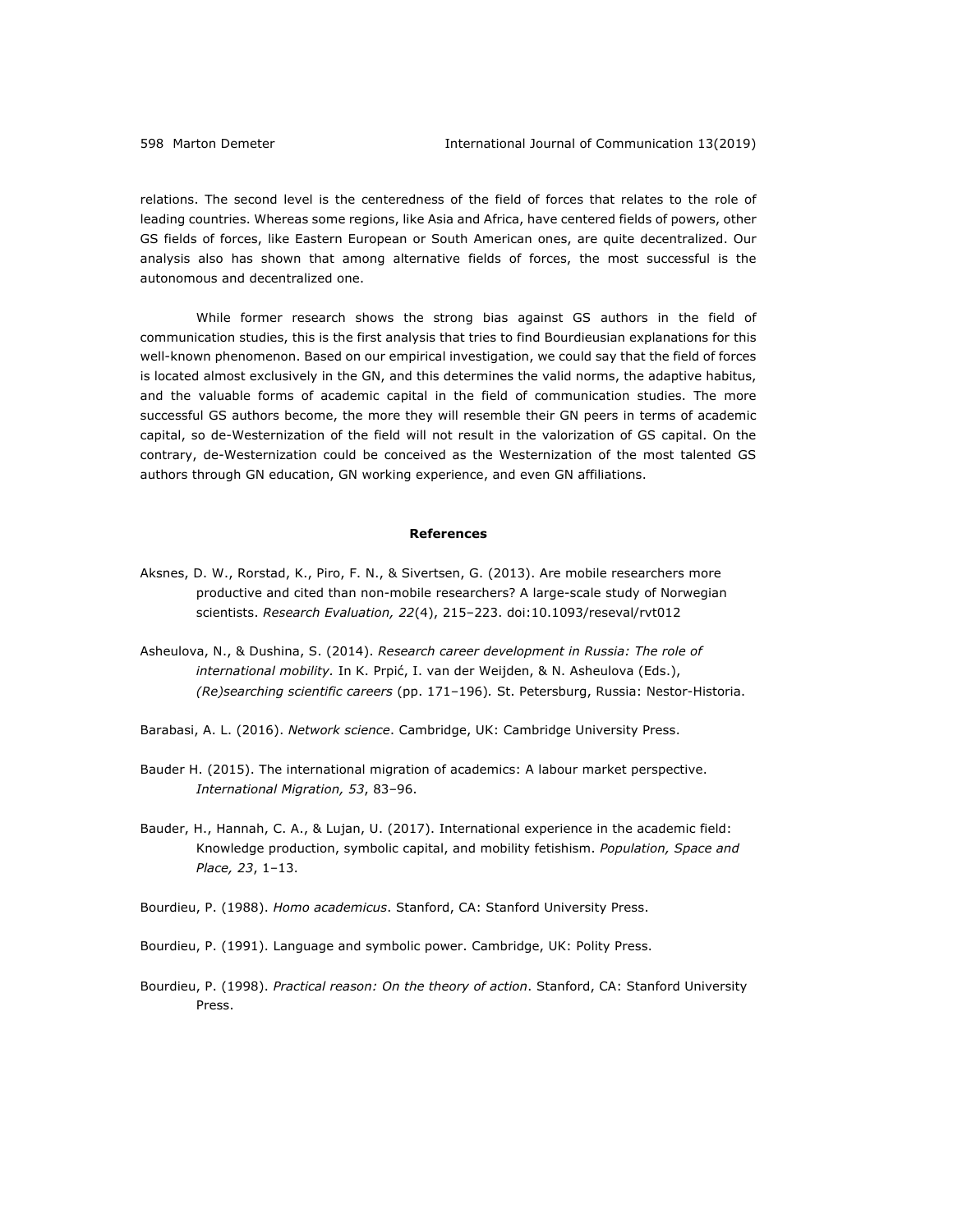Bourdieu, P. (2004). *Science of science and reflexivity.* Cambridge, UK: Polity Press*.*

- Burris, V. (2004). The academic caste system: Prestige hierarchies in PhD exchange networks. *American Sociological Review, 69*(2), 239–264.
- Coccia, M., & Bozeman, B. (2016). Allometric models to measure and analyze the evolution of international research collaboration. *Scientometrics, 108*(3), 1065–1084. doi:10.1007/s11192-016-2027x
- Cole, S., & Cole, J. R. (1967). Scientific output and recognition: A study in the operation of the reward system in science. *American Sociological Review, 32*(3), 377–390.
- Cowan, R., & Rossello, G. (2018). Emergent structures in faculty hiring networks, and the effects of mobility on academic performance. *Scientometrics, 117*, 527–562.
- Creat, B., & Musselin, C. (2010). Academic hiring and inequality. In G. Goastellec (Ed.), *Understanding inequalities in, through and by higher education* (pp. 75–90). Rotterdam, The Netherlands: Sense Publishers.
- Demeter, M. (2017). The core-periphery problem in communication research: A network analysis of leading publication. *Publishing Research Quarterly, 33*(4), 402–421.
- Demeter, M. (2018a). Nobody notices it? Qualitative inequalities in communication and media research. *International Journal of Communication, 12*, 1001–1031.
- Demeter, M. (2018b). The winner takes it all: International inequality in communication and media studies today. *Journalism and Mass Communication Quarterly*. Advance online publication. Retrieved from https://journals.sagepub.com/doi/abs/10.1177/1077699018792270?journalCode=jmqc
- Demeter, M. (2018c). Theorizing international inequalities in communication and media studies. A field theory approach. *KOME: An International Journal of Pure Communication Inquiry.* Advance online publication. Retrieved from http://komejournal.com/files/KOME\_DemeterM2018.pdf
- Enders, J. (2001). A chair system in transition: Appointments, promotions, and gate-keeping in German higher education. *Higher Education, 41*(1/2), 3–25.
- Freelon, D. (2013). Co-citation map of 9 comm journals, 2003–2013. Retrieved from http://dfreelon.org/2013/09/05/co-citation-map-of-9-comm-journals-2003-2013/
- Fumasoli, T., Goastellec, G., & Kehm, B. M. (2015). *Academic work and careers in Europe: Trends, challenges, perspectives*. New York, NY: Springer.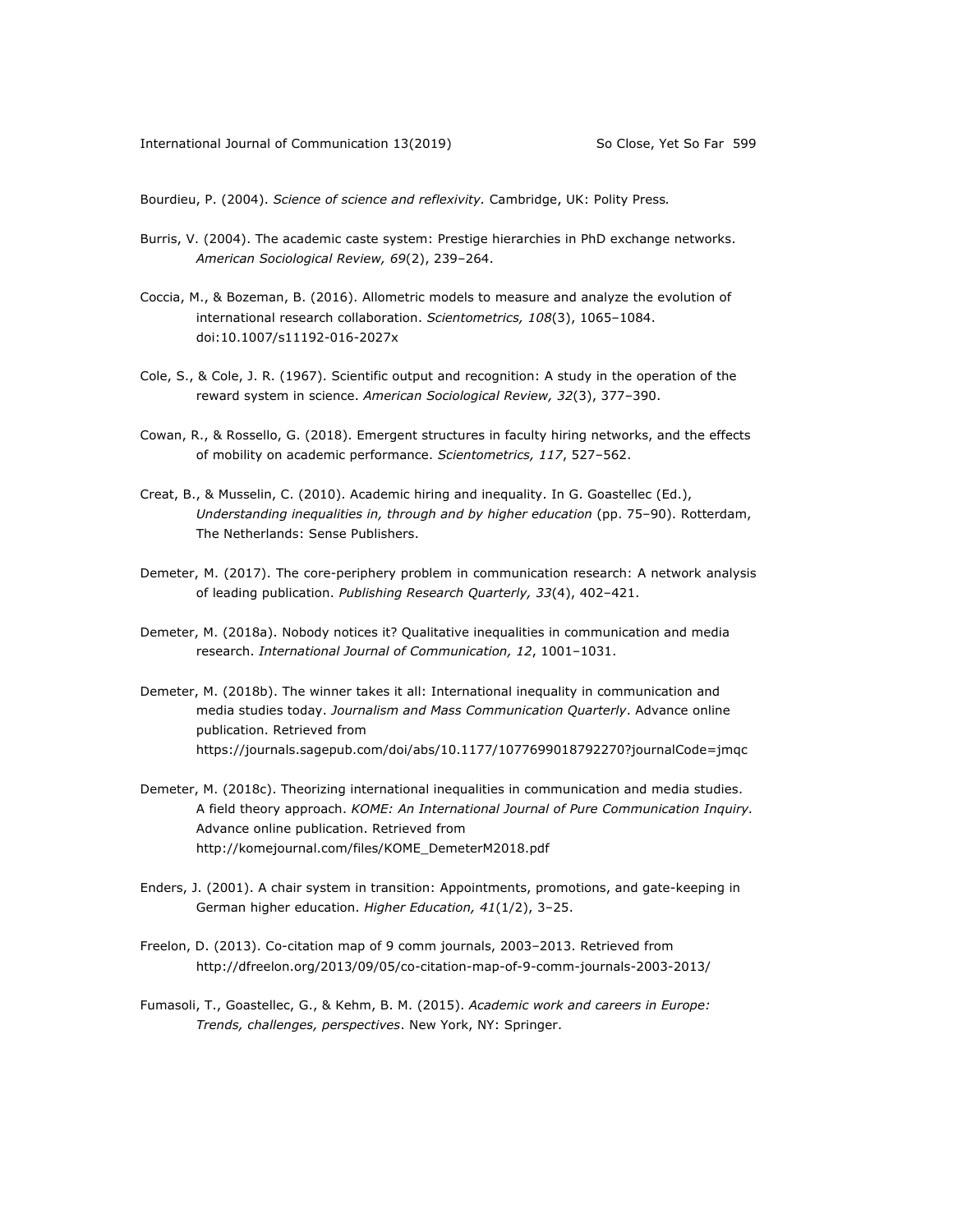Gerhards, J., Hans, S., & Carlson, S. (2017). *Social class and transnational human capital: How middle and upper class parents prepare their children for globalization*. London, UK: Routledge.

Grenfell, M. (2008). *Pierre Bourdieu: Key concepts*. Stocksfield, UK: Acumen.

- Hanssen, T. E. S, Jorgensen, F., & Larsen, B. (2017). The relation between the quality of research, researchers' experience, and their academic environment. *Scientometrics, 114*, 933–950.
- Heilbron, J., Sorá, G., & Boncourt, T. (2018). *The social and human sciences in global power relations.* London, UK: Palgrave Macmillan.
- Henriksen, D. (2018). What factors are associated with increasing co-authorship in the social sciences? A case study of Danish economics and political science. *Scientometrics, 114*, 1395–1421.
- Herschberg, C., Benschop, Y., & van den Brink, M. (2018). Selecting early-career researchers: The influence of discourses of internationalisation and excellence on formal and applied selection criteria in academia. *Higher Education.* Advance online publication. Retrieved from https://link.springer.com/article/10.1007/s10734-018-0237-2
- Katz, J. S. (1999). The self-similar science system. *Research Policy, 28*(5), 501–517. doi:10.1016/S0048-7333(99)00010-4
- Lauf, E. (2005). National diversity of major international journals in the field of communication. *Journal of Communication*, *55*(1), 19–151. doi:10.1111/j.1460-2466.2005.tb02663.x
- Leung, M. W. H. (2013). "Read ten thousand books, walk ten thousand miles": Geographical mobility and capital accumulation among Chinese scholars. *Transactions of the Institute of British Geographers, 38*(2), 311–324.
- Leung, M. W. H. (2017). Social mobility via academic mobility: Reconfigurations in class and gender identities among Asian scholars in the global north. *Journal of Ethnic and Migration Studies, 43*(16), 2704–2719.
- Liu, F., Hu, G., Tang, L., & Liu, W. (2018). The penalty of containing more non-English articles. *Scientometrics, 114*, 359–366.
- Long, J. S. (1978). Productivity and academic position in the scientific career. *American Sociological Review, 43*, 889–908.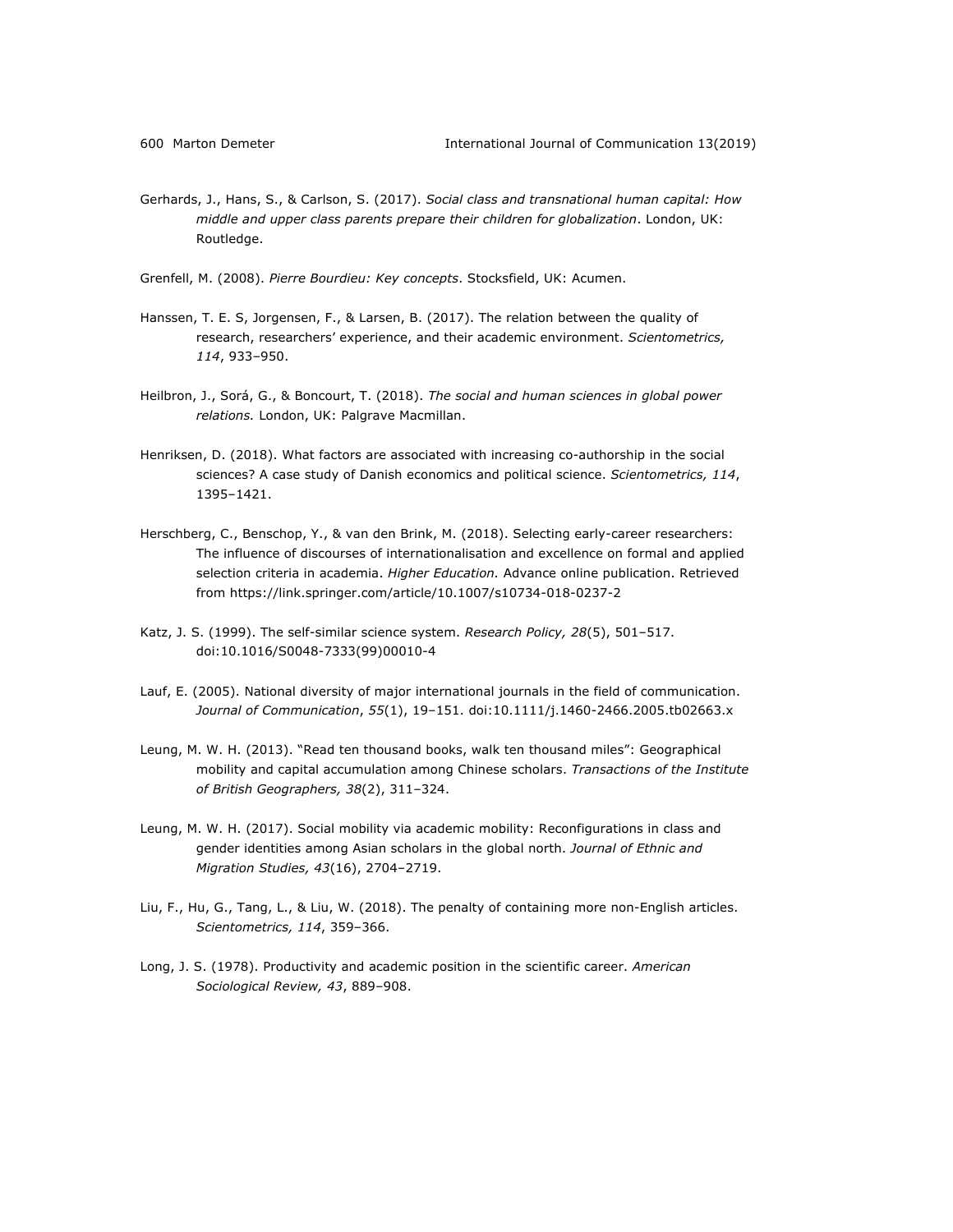- Maliniak, D., Peterson, S., Powers, R., & Tierney, M. J. (2018). Is international relations a global discipline? Hegemony, insularity, and diversity in the field. *Security Studies, 27*(3), 448–484.
- Musselin, C. (2004). Towards a European academic labour market? Some lessons drawn from empirical studies on academic mobility. *Higher Education, 48*, 55–78.
- Neuman, W. R., Davidson, R., Joo, S., Park, Y. J., & Williams, A. E. (2008). The seven deadly sins of communication research. *Journal of Communication, 58*, 220–237.
- Oshima, A., & Hogue, A. (1999). *Writing academic English* (3rd ed.). New York, NY: Longman.
- Pietrucha, J. (2018) Country-specific determinants of world university rankings. *Scientometrics, 114*, 1129–1139.
- Pooley, J. D., & Park, D. W. (2013). Communication research. In P. Simonson, J. Peck, R. T. Craig, & J. Jackson (Eds.), *The handbook of communication history* (pp. 76–93). London, UK: Routledge.
- Recke, R. (2011). Converging principles of norm, rule, and practice: Tracing normativity beyond semantics in Bourdieu's outline of a theory of practice. *Res Cogitans, 2*, 167–192.
- Ronda-Pupo, G. A., & Katz, J. S. (2018). The power law relationship between citation impact and multi-authorship patterns in articles in Information Science & Library Science journals. *Scientometrics, 114*, 919–932.
- Shen, S., Rousseau, R., & Wang, D. (2018). Do papers with an institutional e-mail address receive more citations than those with a non-institutional one? *Scientometrics, 115*(2), 1139–1150.
- Simonson, P., Peck, J., Craig, R. T., & Jackson, J. (2013). *The handbook of communication history*. London, UK: Routledge.
- Smith, G. D., Turner, C. S., Osei-Kofi, N., & Richards, S. (2004). Interrupting the usual: Successful strategies for hiring diverse faculty. *The Journal of Higher Education, 75*(2), 133–160.
- Thatcher, J., Ingram, N., Burke, C., & Abrahams, J. (2016). *Bourdieu: The next generation. The development of Bourdieu's intellectual heritage in contemporary UK sociology*. London, UK: Routledge.